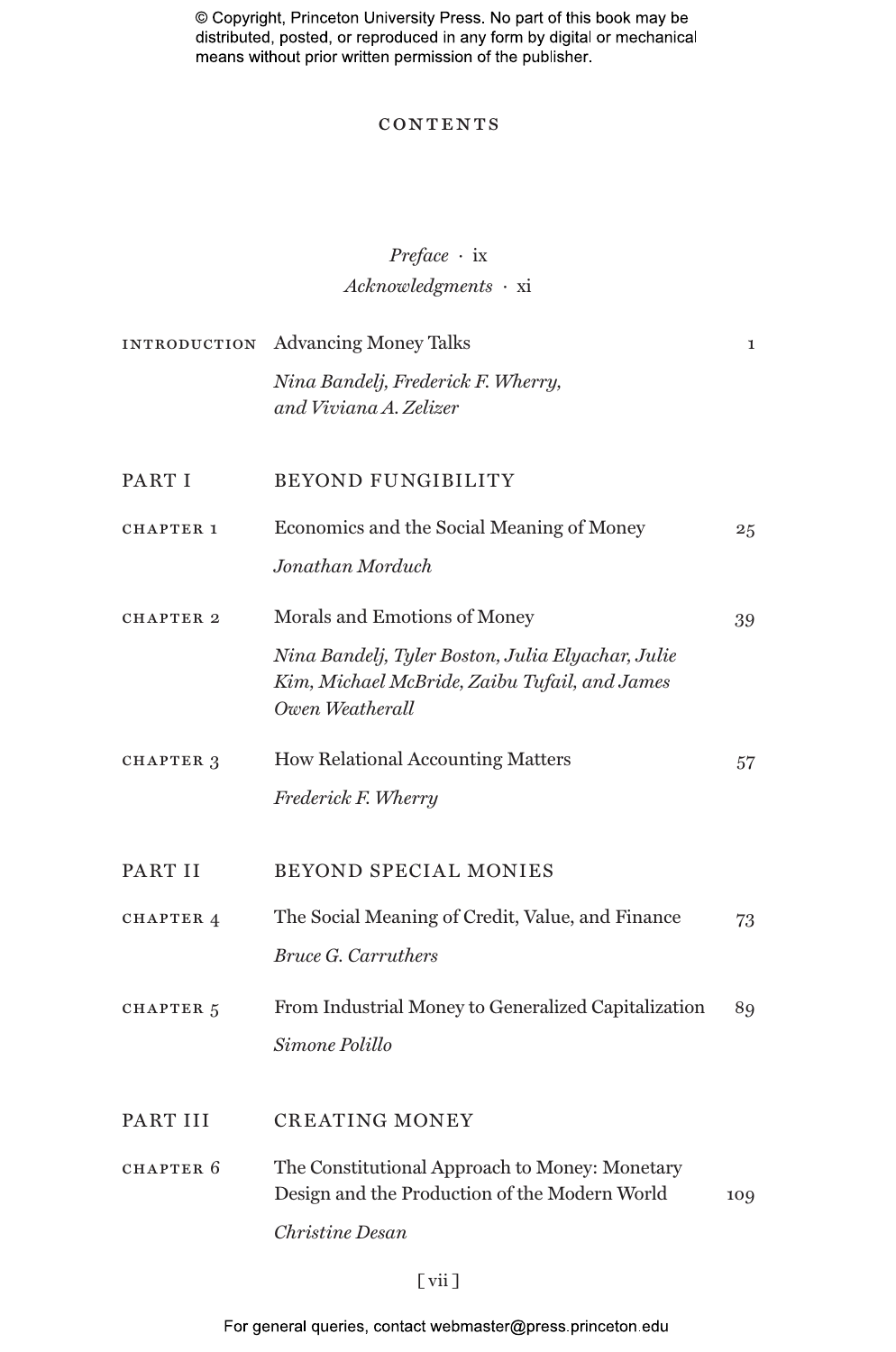|                   | © Copyright, Princeton University Press. No part of this book may be<br>distributed, posted, or reproduced in any form by digital or mechanical<br>means without prior written permission of the publisher.<br>$\lceil \nabla$ viii $\rceil$<br>CONTENTS |     |
|-------------------|----------------------------------------------------------------------------------------------------------------------------------------------------------------------------------------------------------------------------------------------------------|-----|
| <b>CHAPTER 7</b>  | The Market Mirage                                                                                                                                                                                                                                        | 131 |
|                   | David Singh Grewal                                                                                                                                                                                                                                       |     |
| CHAPTER 8         | The Macro-Social Meaning of Money:<br>From Territorial Currencies to Global Money                                                                                                                                                                        | 145 |
|                   | Eric Helleiner                                                                                                                                                                                                                                           |     |
| PART IV           | <b>CONTESTED MONEY</b>                                                                                                                                                                                                                                   |     |
| CHAPTER 9         | Money and Emotion: Win-Win Bargains,<br>Win-Lose Contexts, and the Emotional Labor<br>of Commercial Surrogates                                                                                                                                           | 161 |
|                   | Arlie Hochschild                                                                                                                                                                                                                                         |     |
| <b>CHAPTER 10</b> | Paid to Donate: Egg Donors, Sperm Donors, and<br>Gendered Experiences of Bodily Commodification                                                                                                                                                          | 171 |
|                   | Rene Almeling                                                                                                                                                                                                                                            |     |
| CHAPTER 11        | Money and Family Relationships: The Biography<br>of Transnational Money                                                                                                                                                                                  | 184 |
|                   | Supriya Singh                                                                                                                                                                                                                                            |     |
| PART V            | <b>MONEY FUTURES</b>                                                                                                                                                                                                                                     |     |
| <b>CHAPTER 12</b> | Money Talks, Plastic Money Tattles:<br>The New Sociability of Money                                                                                                                                                                                      | 201 |
|                   | Alya Guseva and Akos Rona-Tas                                                                                                                                                                                                                            |     |
| CHAPTER 13        | Blockchains Are a Diamond's Best Friend:<br>Zelizer for the Bitcoin Moment                                                                                                                                                                               | 215 |
|                   | Bill Maurer                                                                                                                                                                                                                                              |     |
| <b>CHAPTER 14</b> | Utopian Monies: Complementary Currencies,<br>Bitcoin, and the Social Life of Money                                                                                                                                                                       | 230 |
|                   | Nigel Dodd                                                                                                                                                                                                                                               |     |
|                   | Selected References on the Social Scientific Study of Money $\cdot$ 249                                                                                                                                                                                  |     |
|                   | Contributor Biographies $\cdot$ 255                                                                                                                                                                                                                      |     |

*Index ·* 261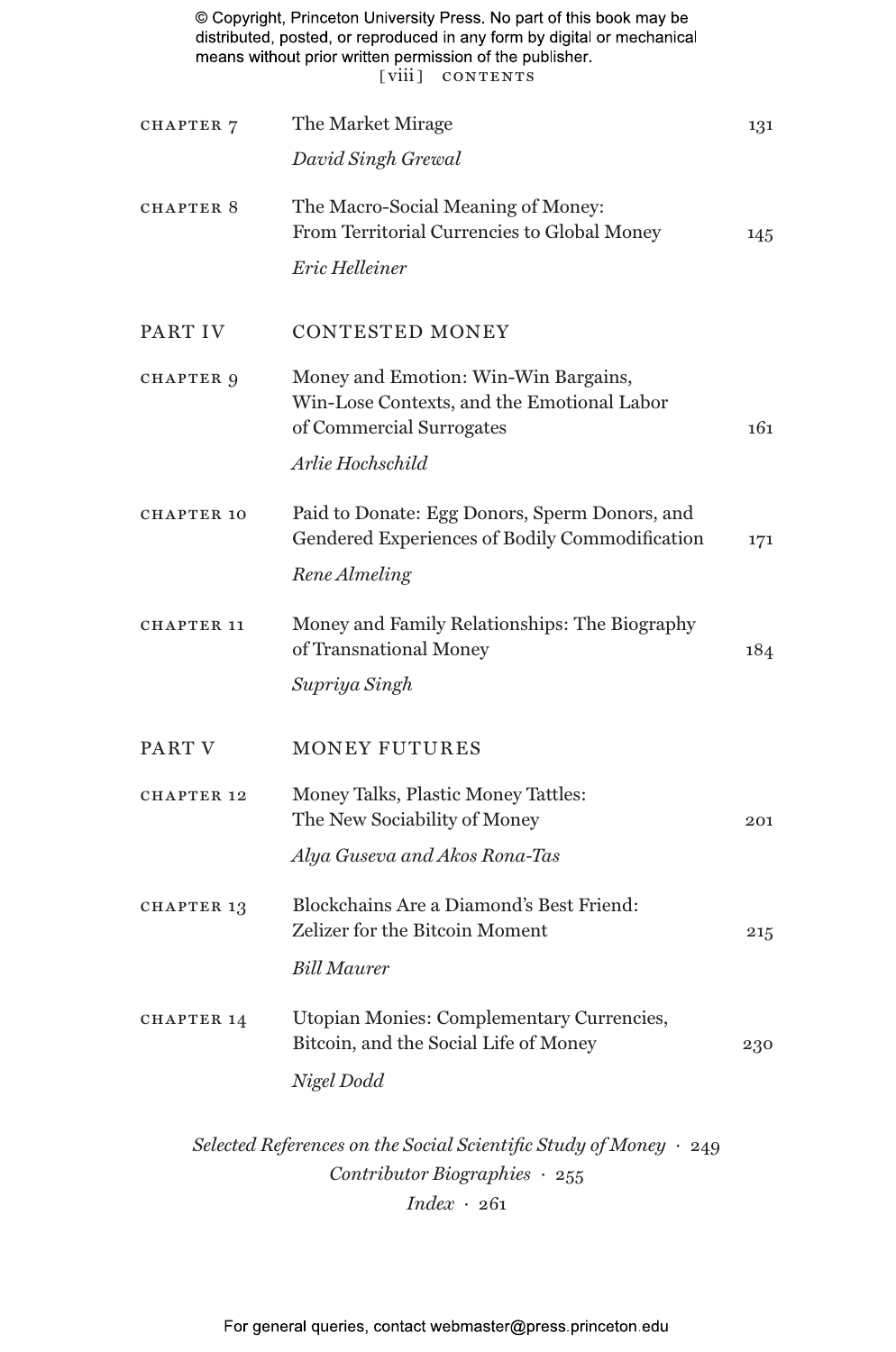© Copyright, Princeton University Press. No part of this book may be distributed, posted, or reproduced in any form by digital or mechanical means without prior written permission of the publisher.

#### Introduction

# Advancing Money Talks

*Nina Bandelj, Frederick F. Wherry & Viviana A. Zelizer*

Money mesmerizes and mystifies. Its influence extends far beyond the steely confines of numbers, ledgers, and rational calculations. Yet, for a long time economists managed to keep monetary analysis safely constrained within technical territory. Coinciding with Gertrude Stein's (1936: 88) sober dictum that "whether you like it or whether you do not, money is money and that is all there is about it," economic analyses demystified money's range. They did so by certifying that a dollar is a dollar, no matter how it is earned, who earns it, or how it is spent. In short, when it behaved, money functioned as an impersonal medium of exchange and, therefore, could move efficiently.

But money has been escaping its narrow domain. At the start of the twentyfirst century, novel investigations challenge and reshape our understandings of how money works. Breaking down artificial barriers between the worlds of money and social life, analysts from multiple disciplines document money's integration into the spheres of interpersonal relations, cultural practices, moral concerns, legal regulation, historical variation, religious meaning, and political disputes. Within economics itself, new analyses of money have reshaped the conversation. Most notably, the influential mental accounting theory developed in the late 1970s to early 1980s by Richard Thaler, Daniel Kahneman, and Amos Tversky, redirected economic thinking about money by introducing unexpected evidence about monetary differentiation.

Monetary innovations transcend academia. In recent years, the surge of new currencies and payment systems has transformed how we use money and how we think about it. Along with cash, credit cards, debit cards, and checks, we can now pay with Square, Google Wallet, Apple Pay, Venmo, as well as with a multiplying set of cryptocurrencies, most notably Bitcoin. Or consider how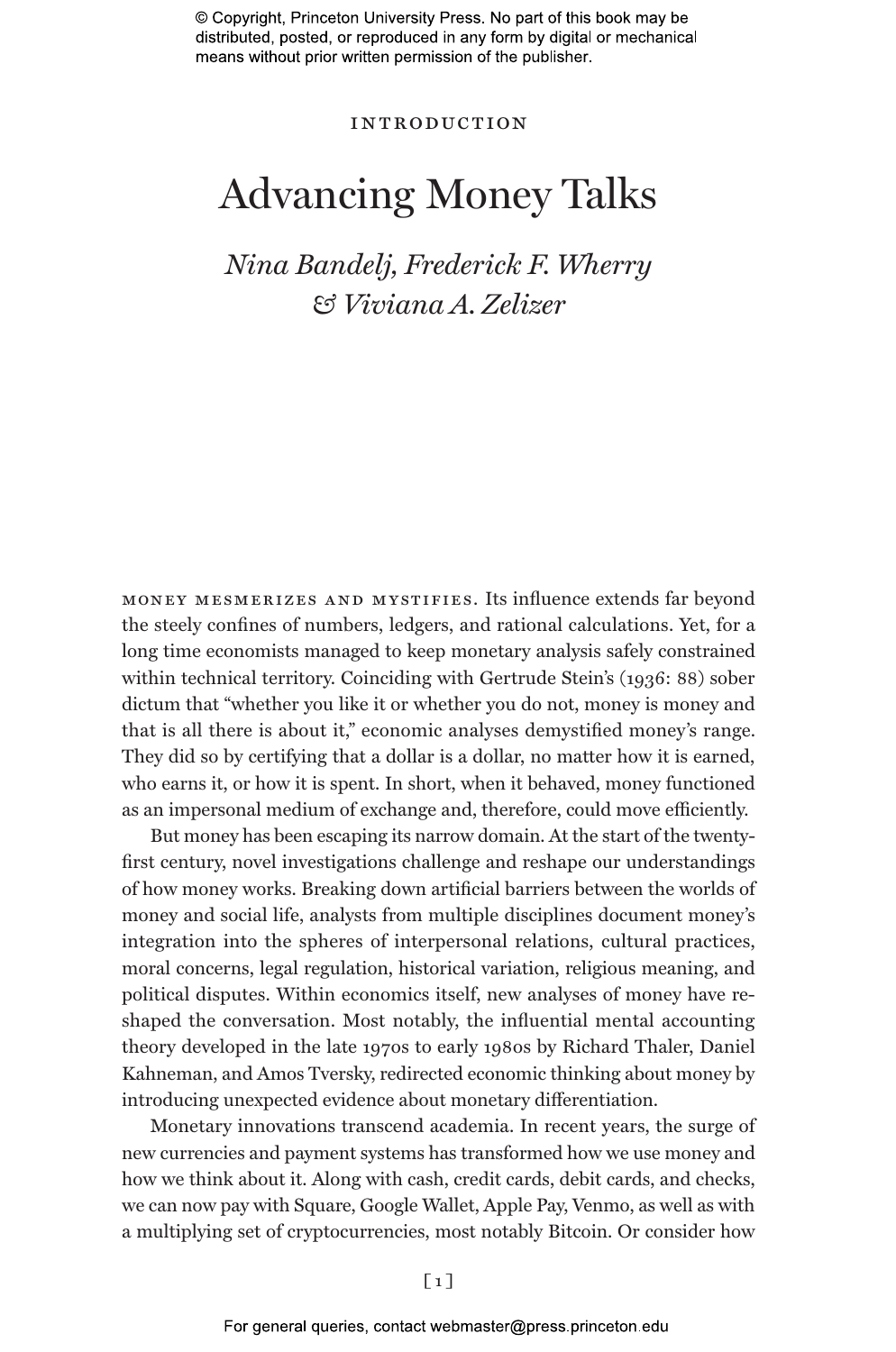© Copyright, Princeton University Press. No part of this book may be distributed, posted, or reproduced in any form by digital or mechanical means without prior written permission of the publisher. [ 2 ] Introduction

m-pesa, the mobile phone–based money transfer service, has opened up a crucial new form of payment for people in developing economies. And around the world, emerging local currency communities, barter arrangements, and other peer economies further broaden forms of exchange and payment. Meanwhile, leading economist Kenneth Rogoff in his *The Curse of Cash* (2016) advocates doing away with paper money.

Bringing together a set of scholars from seven disciplines—namely, economics, anthropology, communication, sociology, political science, philosophy, and law—*Money Talks* represents a pioneering effort to document the multiple advances in monetary analysis and the changes in monetary forms. As they draw from a dazzling panoply of theories and empirical cases, the chapters illuminate money's past, present, and future. Along the way, our authors grapple with perennial questions but also confront novel dilemmas about money's constitution, its effects, and how we account for it.

The chapters explore the vagaries of monetary practices. What explains the multiple ways in which we use, give, or save money? Are the monies we exchange in our private transactions fundamentally different than those used to trade in financial and corporate markets? Under what conditions, to what extent, and how does the expansion of monetary exchanges transform the prevailing quality of social life? Given the availability of money, how do people incorporate it into transactions that are not explicitly for market exchange? They also tackle macro-level issues involving the creation of money. What are the historical, institutional and political processes underlying the making of state money, and can its fungibility actually be understood as a political and legal construction? Does the expansion of more extensive politically backed monetary systems constrict the range within which local monetary arrangements operate? If yes, does the state dominate as the exclusive creator of money? If not, when, how, and why do new currencies emerge? Should we welcome monetary innovations, such as Bitcoin, or should we be alarmed? When does money offer freedom and equality and when does it serve to oppress?

These questions find surprising answers in this volume, enriched by its unique multidisciplinary dialogue. Our authors bring to the discussion not only varied analytical frameworks but a diverse set of methodologies, including interviews, ethnographies, experiments, and archival historical research. While the book may not provide conclusive answers to every question surrounding money, it launches a provocative research agenda that should invigorate the field on two broad fronts: for those interested in the social meaning and relational earmarking of multiple currencies, as well as those concerned with money as a matter of law and the state. As this volume's contributions attest, the relational creation and the state creation of money are not at odds with one another but represent different features of money that an interdisciplinary approach reveals.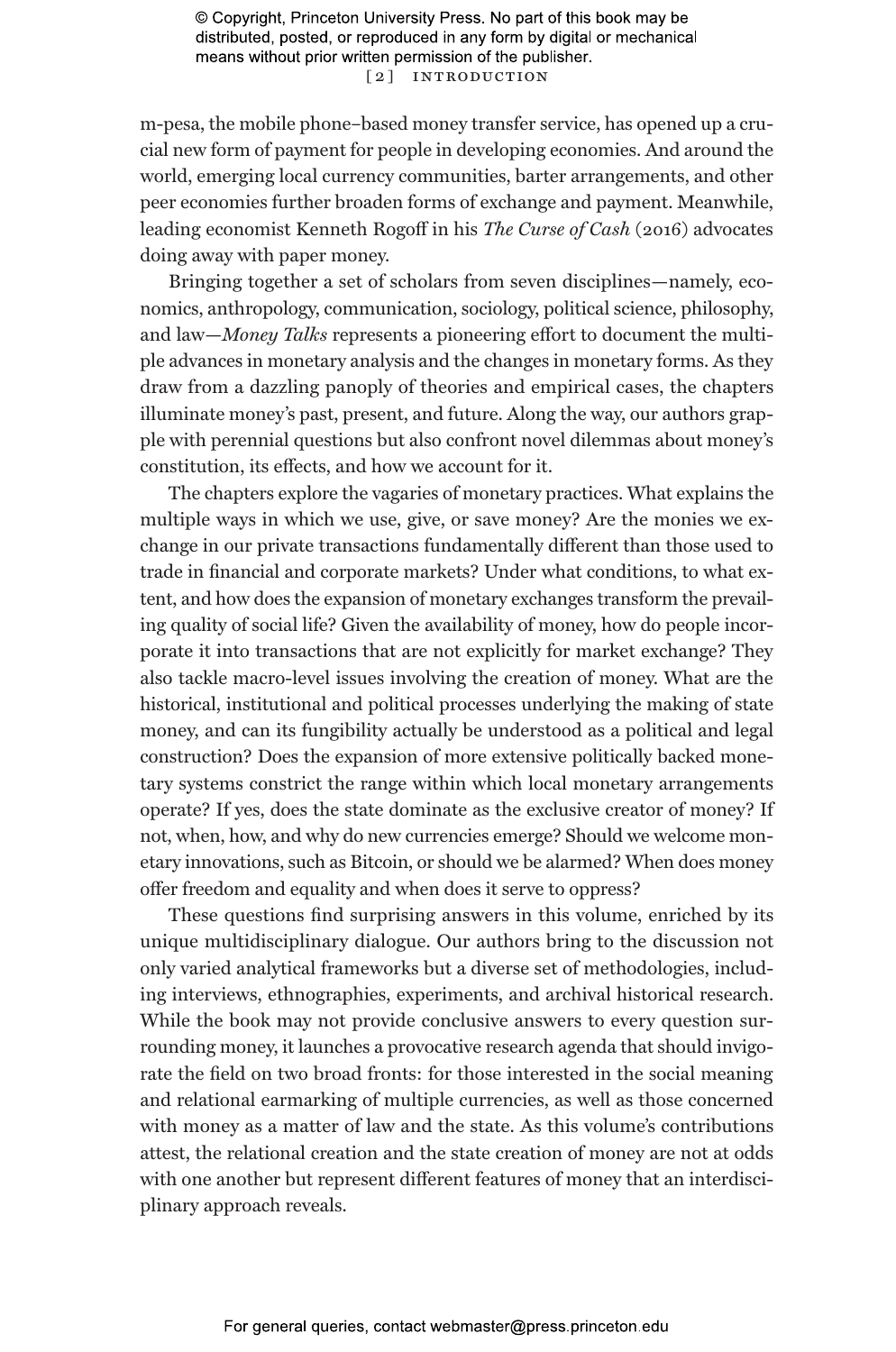© Copyright, Princeton University Press. No part of this book may be distributed, posted, or reproduced in any form by digital or mechanical means without prior written permission of the publisher. Advancing Money Talks [ 3 ]

Together the chapters radically depart from standard accounts of modern money, which rest on four entrenched assumptions: first, that money is a neutral, asocial, medium of exchange; second, that money ultimately refers back to a single standard most often identified with government-backed legal tender; third, that money is fungible across uses and contexts; and fourth, that money possesses extraordinary powers to shape social life by reducing it to economic calculation.

In their effort to revamp what money is and what it does, contributions to this volume challenge all four assumptions. As such, they belong to a much broader and also multidisciplinary critique of orthodox economic approaches to markets and economic activity. This critique pushes us beyond the individual as the primary unit of analysis to the ongoing social relations and institutions that shape money. Our book's efforts to rethink money thus become a centerpiece for broader attempts to offer new visions of economic life.

The book, moreover, builds on revisionist interpretations of money in the social sciences that began taking shape in the late 1980s, significantly expanding in the 1990s and into the early decades of the twenty-first century. As late as 1979, for example, Randall Collins had complained that sociologists ignored money "as if it were not sociological enough" (190). That changed as new studies recognized money's social and moral realities, demonstrating that money bears culture and carries a history. Important contributions within sociology and anthropology included two edited collections, Jonathan Parry and Maurice Bloch's (1989) *Money and the Morality of Exchange* and Jane Guyer's *Money Matters* (1994); Viviana Zelizer's *The Social Meaning of Money* (1994); Nigel Dodd's *The Sociology of Money* (1994); and Bruce Carruthers's *City of Capital* (1996).

Since the beginning of the twenty-first century, innovative accounts of money have picked up speed, with contributions such as Keith Hart's *Money in an Unequal World* (2001), Michel Aglietta and André Orléan's *La monnaie entre violence et confiance* (2002), Arlie R. Hochschild's *The Commercialization of Intimate Life: Notes from Home and Work* (2003), and Geoffrey Ingham's *The Nature of Money* (2004). Most recently, Nigel Dodd's *The Social Life of Money* (2014), Christine Desan's *Making Money: Coin, Currency, and the Coming of Capitalism* (2014), and Bill Maurer's *How Would You Like to Pay? How Technology Is Changing the Future of Money* (2015) have brought forth fresh theoretical insights and empirical findings.

Recognizing money's malleability, social scientists across disciplines have thus begun exploring money's sociality, functions, and its varied forms in modern settings. Notably, within anthropology, scholars disputed longstanding assumptions about money's "grand transformation" from the socially embedded primitive currencies to socially detached capitalist money (Weber and Dufy 2007). (For a multidisciplinary bibliography on money fo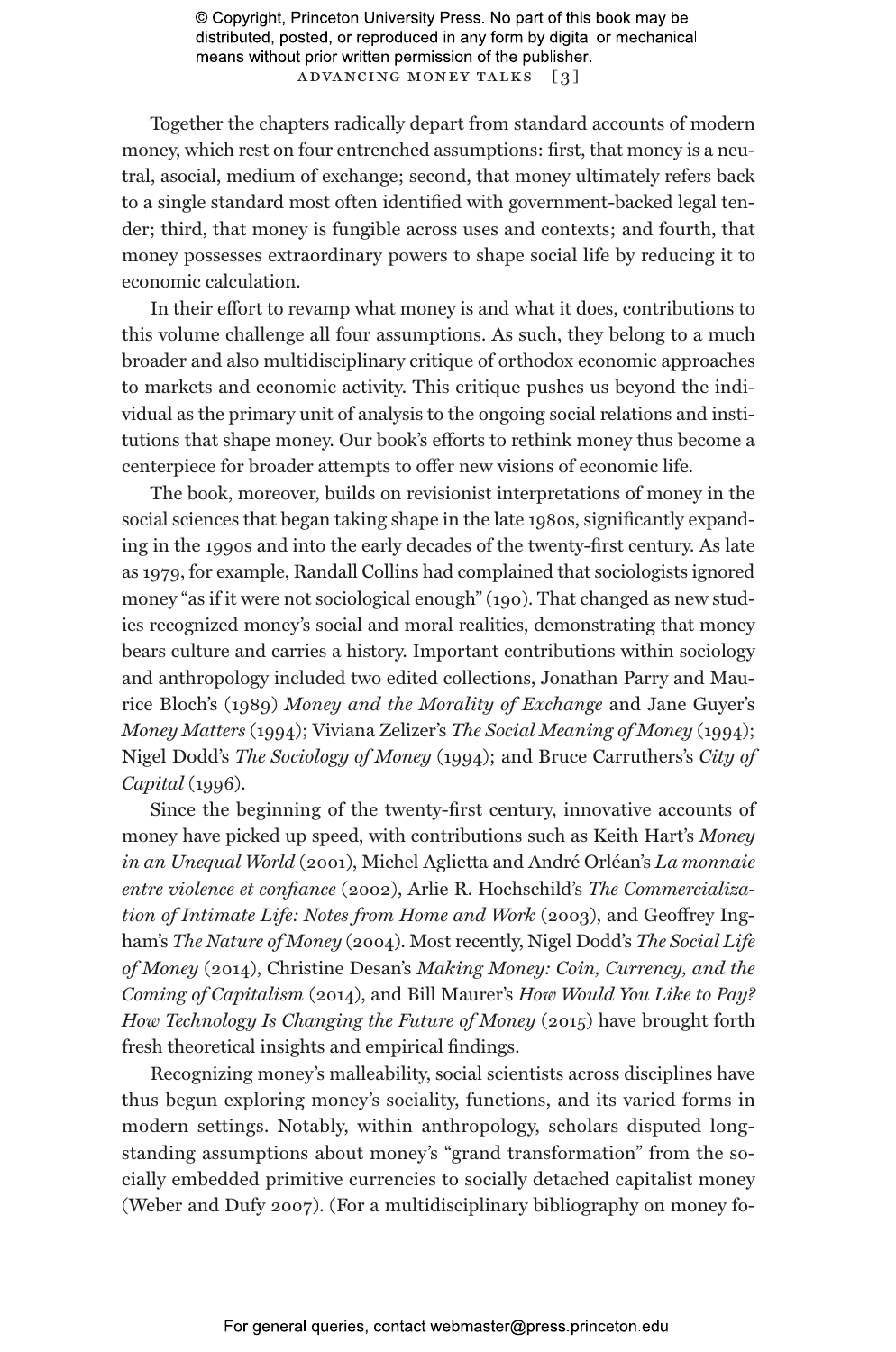© Copyright, Princeton University Press. No part of this book may be distributed, posted, or reproduced in any form by digital or mechanical means without prior written permission of the publisher. [4] INTRODUCTION

cusing on work published after 2000, see the Selected References at the end of this volume).

These studies launched a radical debunking of standard assumptions about money. Our book forcefully moves the agenda forward. Indeed, its contributors put minor effort into critiquing what's wrong with classical notions of money and instead propose alternative frameworks. On the whole, they do so in five key areas. First, explaining monetary differentiation: they acknowledge that challenging fungibility is only a first step and propose varied accounts of how monetary diversity actually works in intimate as well as market transactions. Second, they historicize money's neutrality along with the fungibility paradigm. When, how, and why, they ask, did the assumption of monetary fungibility and impersonality emerge, and what accounts for its enduring power? Third, they challenge time-honored theories that assert state monopoly of monetary creation. Taking seriously the significance of alternative monies, they advance an expansive definition of money. Money, from this perspective, includes state-issued legal tender but also other currencies, including credit and debit cards, electronic currencies, frequent flier points, food stamps, gift certificates, and more.1 Fourth, our authors reassess standard commodification theories, vividly documenting varied ways in which money mingles with intimate transactions. Fifth, they tackle contemporary innovations in forms of money and forecast money's possible futures.

Notice a historical paradox: while turn-of-the-twentieth-century analysts, including Georg Simmel in his magisterial 1900 *Philosophy of Money*, asserted money's singular and impersonal character, deeply worrying about money's seemingly unstoppable raid into social spheres, our twenty-first-century experts portray an increasingly diversified monetary world and reveal its social grounding. Most notably, as they document the cultural, political, and legal processes involved in creating state money, they trace the unexpected increase of personalization in emerging monetary arrangements.

Collectively, the chapters also demonstrate why, during times of growing economic inequality, when money's symbolic and social meanings may seem irrelevant, they still matter. Concern with poverty and income disparities by class should not mislead us into assuming that the form and significance of different kinds of money make no difference. As Jennifer Sykes, Katrin Kriz, Kathryn Edin, and Sarah Halpern-Meekin (2015) discovered in their analysis of the Earned Income Tax Credit (EITC) refund's special meaning for its recipients, those distinctions can be consequential, often shaping institutional and social practices.

Our introduction identifies major themes in the burgeoning literature on money in order to guide further work. Our hope is that *Money Talks* will reverberate, opening up opportunities for a more focused interdisciplinary dialogue that can lead to joint future investigations. The sections in the remainder of this introduction orient our path.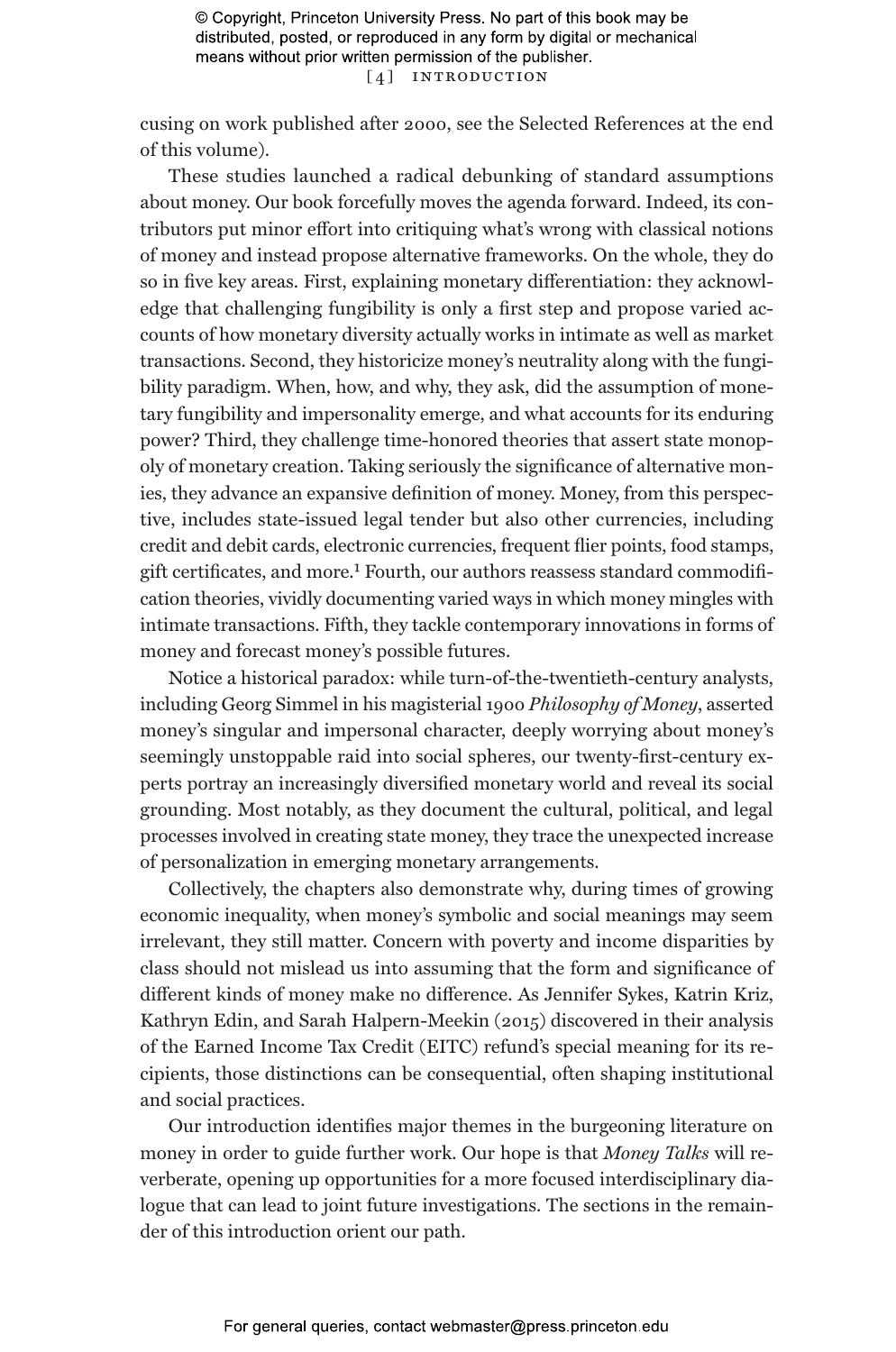© Copyright, Princeton University Press. No part of this book may be distributed, posted, or reproduced in any form by digital or mechanical means without prior written permission of the publisher. Advancing Money Talks [ 5 ]

- 1. Beyond Fungibility: Moving away from money as a homogeneous medium, we explain in what ways social relations, emotions, and moral beliefs create profound differentiations among categories of monies.
- 2. Beyond Special Monies: We debunk the view that nonfungibility applies only to special cases or to money in households and other intimate economies by demonstrating the pervasive earmarking of market monies.
- 3. Creating Money: We challenge conventional explanations of money's emergence as a unit of account by presenting alternative historical, cultural, and political interpretations.
- 4. Contested Money: Having established relational, emotional, moral, and political dimensions of money, we examine the conditions under which it becomes morally contested. Are there things money shouldn't buy? When does money serve to reinforce moral values and relations?
- 5. Money Futures: How have technological innovations and emerging social arrangements transformed money? And what is the impact of the new twenty-first-century currencies on our social relations?

Our agenda is ambitious. It pushes us toward a view of money and more broadly economic behavior as socially grounded as well as historically and politically constructed. And it forces us to take seriously the significance of monetary objects beyond legal tender. We turn first to fungibility.

## *Part 1. Beyond Fungibility*

Classical economists proclaimed money as a neutral medium of exchange serving as a universal payment instrument, a source of stored value and means of accounting. Money was theorized to emerge in response to the need for equivalence in economic transactions. Its fungibility was declared indispensable: money remained the same, regardless of the particular social setting or the specific participants in the exchange.

The staunch fungibility assumption began to crumble in the 1990s as social scientists rediscovered money as a social, cultural, and political object of analysis. People and organizations, they noted, regularly mark consequential distinctions among categories of monies. The challenge, however, was explaining why and how people introduce such distinctions into a seemingly anonymous medium of exchange. Two main reasons have emerged: one, the mental accounting theory that focuses on individual cognitive patterns, and two, a theory of relational earmarking centered on how social relations shape monetary differentiation.

Introducing the concept of mental accounts, behavioral economists undermined fungibility by demonstrating a pervasive range of monetary distinctions. Thaler, the field's pioneer, defines mental accounting as "a set of cogni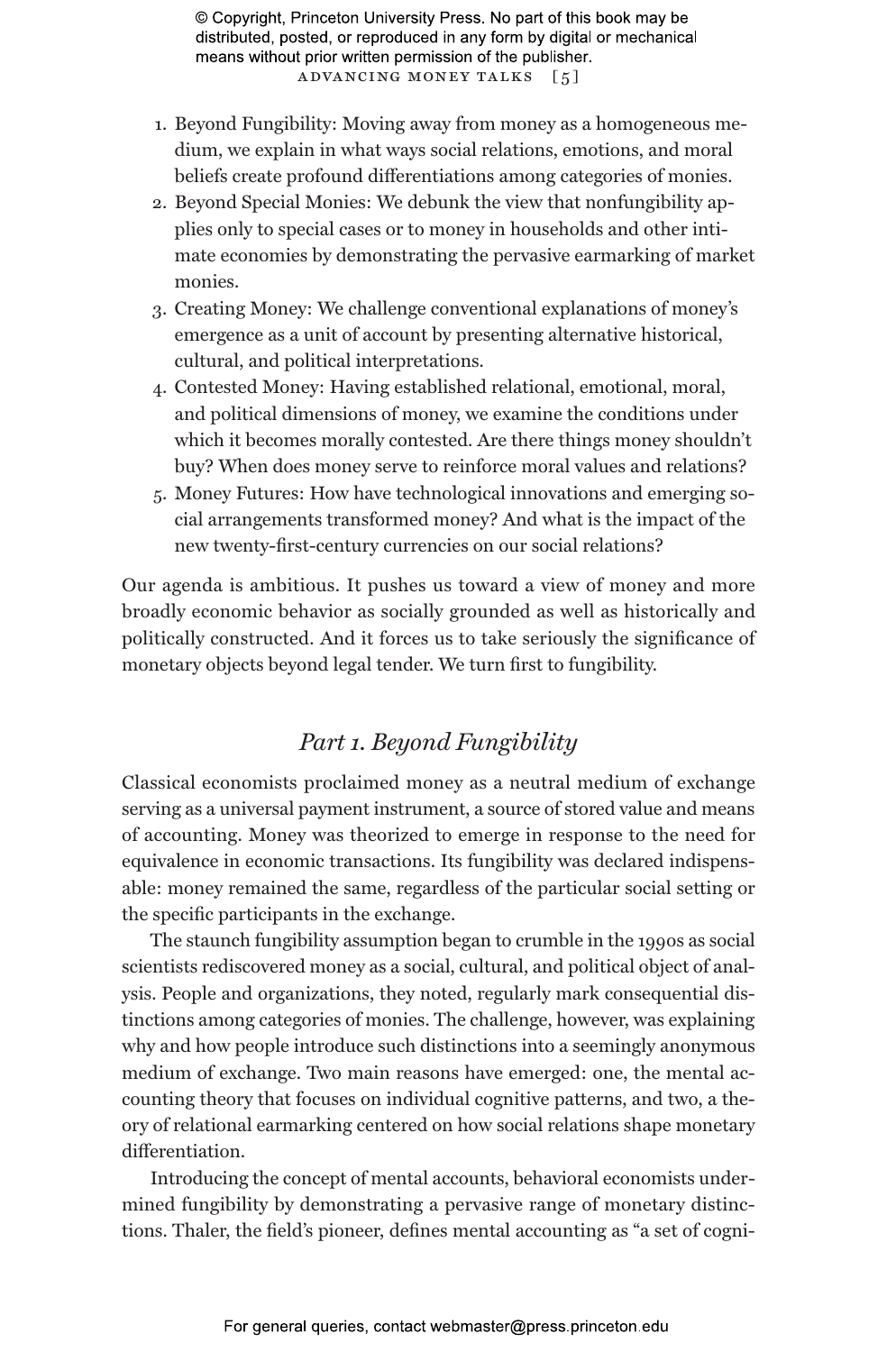© Copyright, Princeton University Press. No part of this book may be distributed, posted, or reproduced in any form by digital or mechanical means without prior written permission of the publisher. [6] INTRODUCTION

tive operations used by individuals and households to organize, evaluate, and keep track of financial activities" (1999: 183). People, for instance, often allocate their rent money, entertainment money, or investment money to separate nonfungible mental accounts in ways that influence their consumption and savings choices. Thaler recognizes that these budgetary compartments often lead to questionable, suboptimal spending decisions. But Thaler also acknowledges the efficiency of such strategies, suggesting they "evolved to economize on time and thinking costs and also to deal with self-control problems" (1999: 202). Social class matters as well. Sendhil Mullainathan and Eldar Shafir (2013), for instance, find that poor people who experience scarcity and the necessity of making trade-offs are less likely to segregate accounts, and are less susceptible to cognitive biases (see also Shah, Shafir, and Mullainathan 2015). This does not mean that poor people do not have a meaningful relationship with money; it does suggest that the set of practices attached to mental accounts sometimes resemble those of a textbook economic actor. With its vivid examples and practical applications, mental accounting theory has become an influential view that frequently informs policymakers about how individuals use their money.<sup>2</sup>

The second explanation, relational earmarking, moves beyond the individual cognitive process by focusing on the social ties and dynamic interactions that shape how people make sense of money and spending. Earmarking is a practice of monetary differentiation by which people accomplish what we call relational work. What does that involve? It is a process by which people create, maintain, negotiate, or sometimes dissolve their social-economic relations by searching for appropriate matches among distinctive categories of social ties, economic transactions, and media of exchange (Zelizer 2012; Bandelj 2016). Relational work explanations thus attach multiple monies and monetary practices to social relations by arguing that people regularly differentiate (or earmark) forms of monetary transfers in correspondence with their definitions of the sort of relationship that exists between them. How and when we pay a tutor, for instance, will involve a different kind of relational work if that tutor is also our cousin. Do we expect a discount or even free services from a relative? If free, should we buy our cousin a gift? Or should we insist on paying a regular fee to keep the relationship professional? Of course, this matching process may fail when people offer the wrong currency for a particular relation, or suggest an offensive economic transaction in another. Correcting mistakes may require additional reparative relational work to restore relations.

An integral part of relational work is the earmarking of money. For example, by earmarking their budgets for different expenditures and managing the labels and flows of earmarked funds, people situate themselves in a web of meaningful relationships. The various monies serve to build or reinforce some relations but can also undermine or threaten others. To be sure, this extensive relational process operates within boundaries set by historically accumulated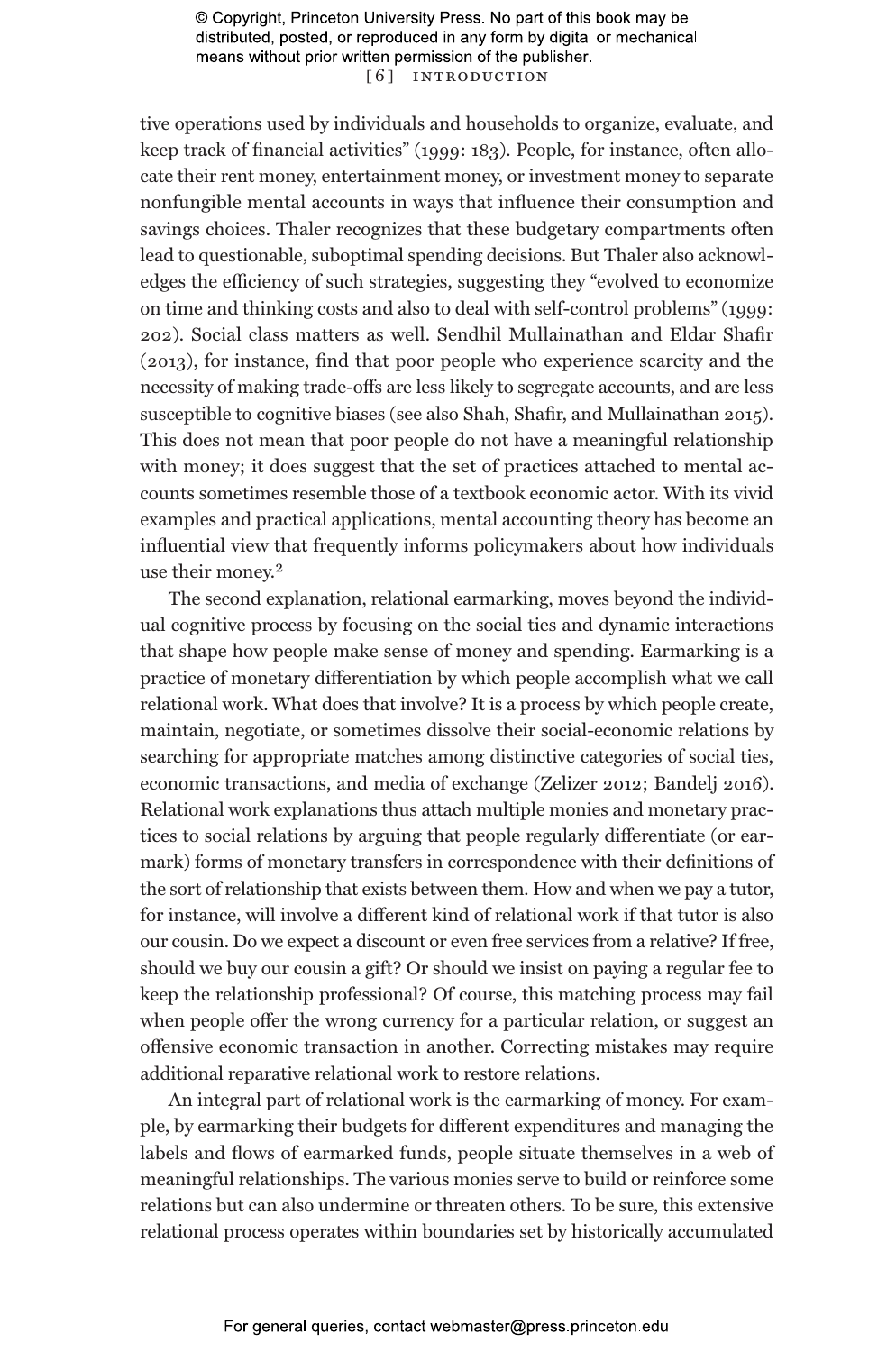© Copyright, Princeton University Press. No part of this book may be distributed, posted, or reproduced in any form by digital or mechanical means without prior written permission of the publisher. Advancing Money Talks [ 7 ]

meanings, legal constraints, and structural limits (for a different kind of relational explanation, see Ingham 2004). Because the marking of money is most commonly explained as mental accounting, relational earmarking often remains invisible. Yet attention to relational earmarking broadens our analysis from a psychological construal of budgeting categories toward the relationship concerns, as well as the underlying emotions and moral imperatives that infuse these earmarks with power to affect people's decisions.

Consider the case of a child's "college fund." Marketing professors Dilip Soman and HeeKyung Ahn (2011: 67) recount the dilemma one of their acquaintances, an economist faced with the option of borrowing money at a high rate of interest to pay for a home renovation or using money he already had saved in his three-year-old son's low-interest rate education account. As a father, he simply could not go through with the more cost-effective option of "breaking into" his child's education fund. Soman and Ahn focus on the consequential emotional content of this particular mental account. Their anecdote coincides with Thaler's (2015: 77) assertion that "the most sacred [mental] accounts are long-term savings accounts," which include children's education accounts. For Thaler, this sacralization of certain monies renders them nonfungible via a cognitive process that sets them apart from unrestricted funds such as cash, which, Thaler quips, "burns a hole in your pocket [and] seems to exist only to be spent"  $(2015:76)$ .

However, from a relational work perspective, people's reluctance to spend the money saved into their children's education funds transcends individual mental budgeting. These funds represent and reinforce meaningful family ties: the earmarking is relational. Suppose a mother gambles away money from the child's "college fund." This is not only a breach of cognitive compartments but involves a relationally damaging violation. Most notably, the misspending will hurt her relationship to her child. But the mother's egregious act is likely to also undermine the relationship to her spouse and even to family members or friends who might sanction harshly the mother's misuse of money (see Zelizer 2012: 162). These interpersonal dynamics thereby help explain why a college fund functions so effectively as a salient relational earmark rather than only a sacred or cognitive category.

Relational monetary differentiations are clearly documented in studies of the highly successful Earned Income Tax Credit (EITC) program, the refundable federal tax credit aimed at low-income working parents. Sykes et al. (2015), in the study we mentioned earlier, conducted in-depth interviews with 115 EITC recipients and discovered how and why those refund checks acquired special social meaning, distinct from their wages or welfare funds. The money was closely associated with recipients' middle-class aspirations for themselves and their children. How they received the money (a mainstream delivery system via the Internal Revenue Service instead of a stigmatized welfare transfer) and the conviction that the money was fair compensation for their labor af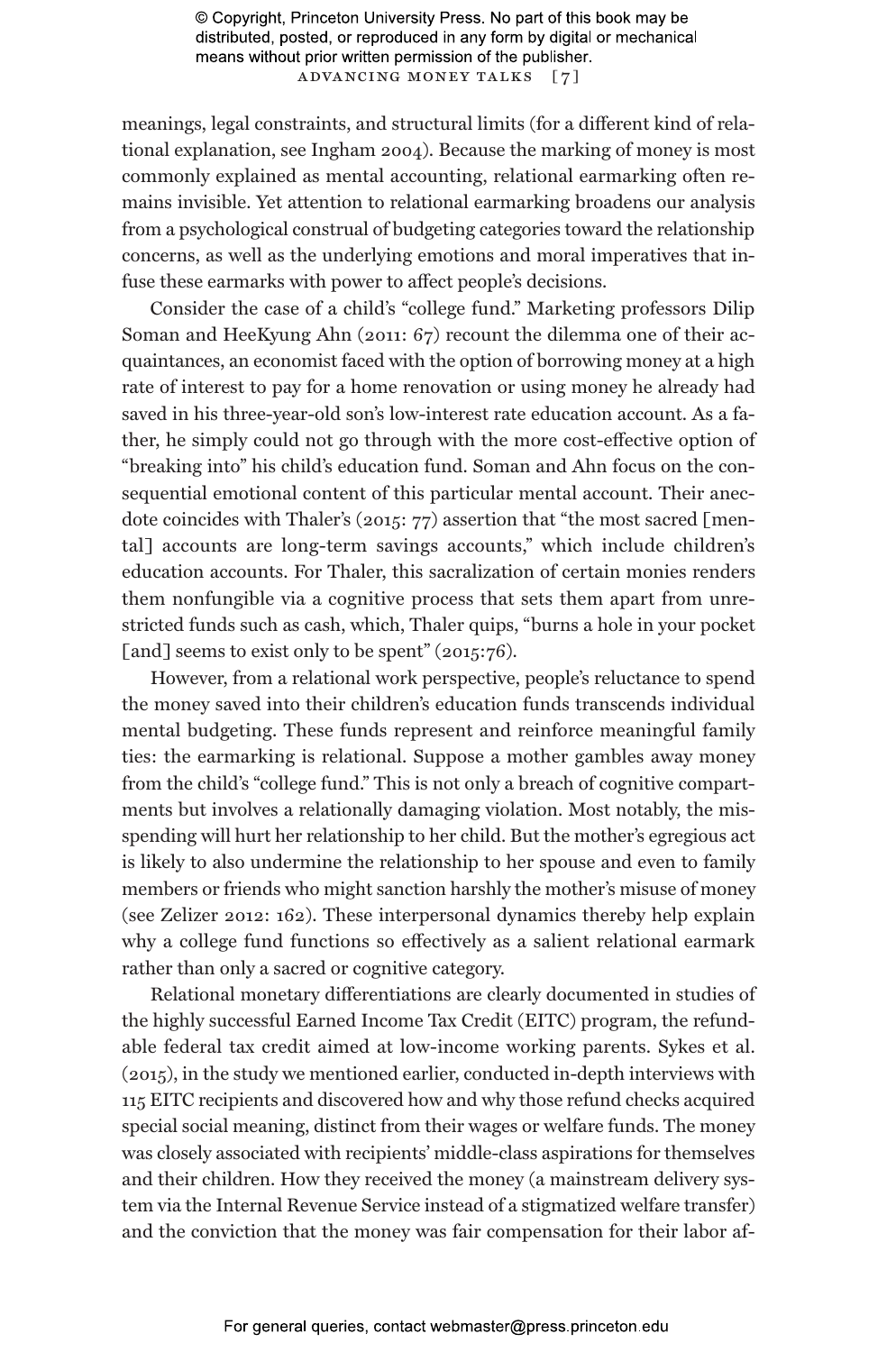© Copyright, Princeton University Press. No part of this book may be distributed, posted, or reproduced in any form by digital or mechanical means without prior written permission of the publisher. [ 8 ] Introduction

fected how recipients labeled and used that income. As Sykes and colleagues report, recipients "often anticipated the refund throughout the whole year and thoughtfully earmarked it for specific purposes" (250).3

Parents used the money for paying bills or debts, to increase their savings, and also to offer their children special treats or to subsidize a family trip to see relatives. The purposes to which recipients put the money and its intended beneficiaries (family members) meant that these lump sum payments would be disaggregated and some of its parts deemed nearly nonfungible. Again, this was not only the outcome of a cognitive process of classification as mental accounting would suggest. Rather, monetary differentiation was wrapped in relationships and moral concerns, as people managed their EITC monies to work on their social ties.

Consider, too, the case of immigrant remittances. Migration scholars have amply documented the economic and social significance of these monetary transfers (see, e.g., Levitt 2001; Parreñas 2001; Smith 2006; Abrego 2015; and Singh in chapter 11 of this volume). Drawing from his childhood memories, Junot Díaz, the brilliant Dominican-American novelist, offers his own poignant report on remittances' special meaning:

All the Dominicans I knew in those days sent money home. My mother certainly did. She didn't have a regular job outside of caring for us five kids so she scrimped the loot together from whatever came her way. My father was always losing his forklift job so it wasn't like she had a steady flow ever. But my mother would rather have died than not send money back home to my grandparents in Santo Domingo. They were alone down there and those remittances, beyond material support, were a way, I suspect, for Mami to negotiate the absence, the distance caused by our diaspora. Hard times or not she made it happen. She chipped dollars off from the cash Papi gave her for our daily expenses, forced our already broke family to live even broker. . . . All of us kids knew where that money was hidden too—our apartment wasn't huge—but we all also knew that to touch it would have meant a violence approaching death. I, who could take the change out of my mother's purse without even thinking, couldn't have brought myself even to look at that forbidden stash. (Díaz 2011)

Clearly, much more is going on in Díaz's family economy than mental accounting. Rather, four features of Díaz's recollections stand out. First, the remittance was not merely a monetary transfer but had sentimental, almost sacred, significance for Diaz's mother. Second, the money was earmarked physically as well as socially, hidden in a special spot and kept separate from the daily housekeeping expenses. Third, there was an unquestionable moral boundary between the money earmarked for the grandparents in Santo Domingo and the ordinary coins in Díaz' s mother's purse. Fourth, the remittance transfer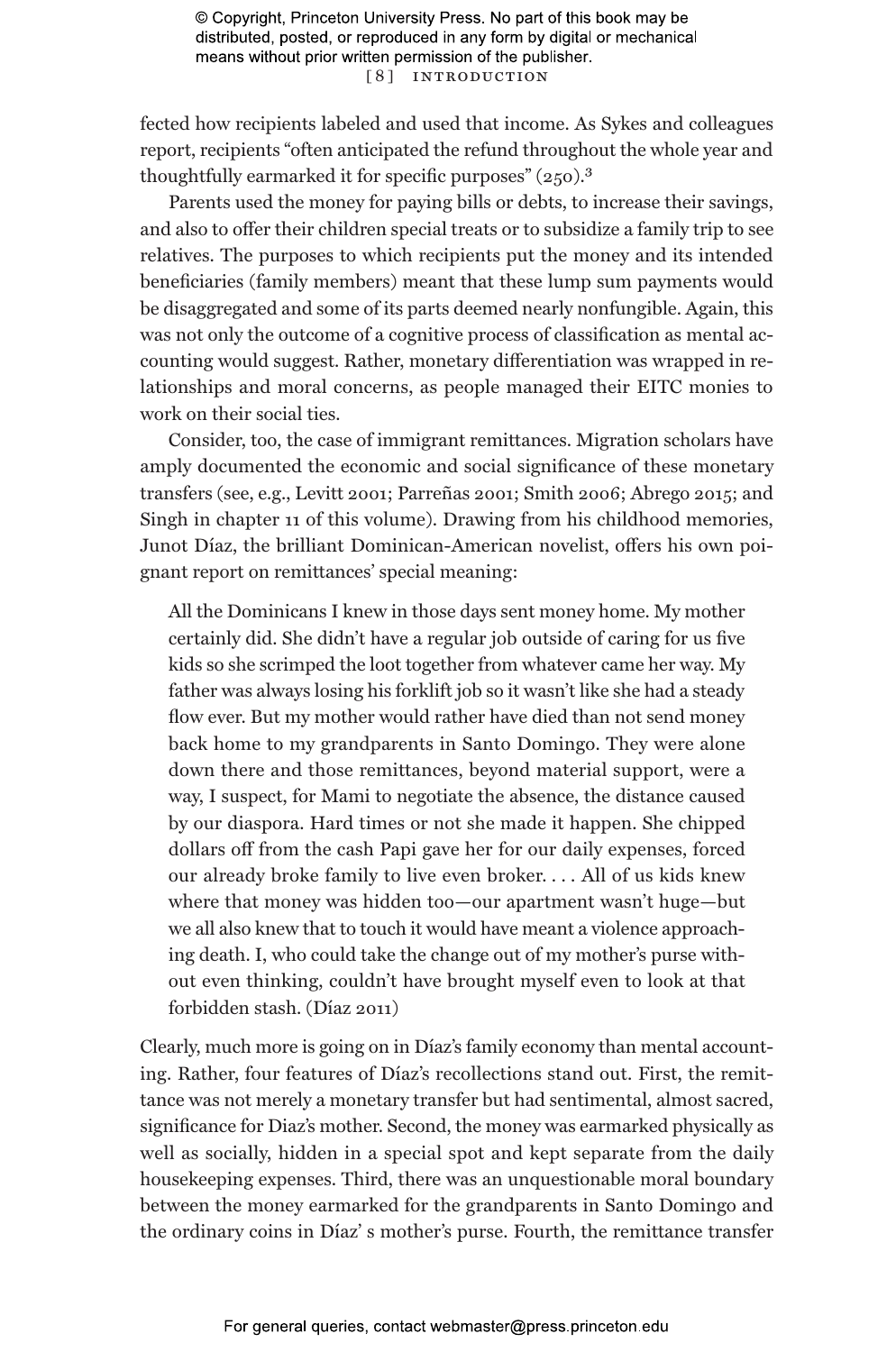© Copyright, Princeton University Press. No part of this book may be distributed, posted, or reproduced in any form by digital or mechanical means without prior written permission of the publisher. Advancing Money Talks [ 9 ]

connected Díaz's mother and her parents, with consequences for her household's other ties, to her husband and her children.

The volume's first three chapters take on the challenge of developing theoretical alternatives to the fungibility principle, highlighting the complex mix of cognitive and relational as well as moral and emotional efforts involved in earmarking money. Economist Jonathan Morduch starts off by explaining why nonfungibility remains "a hard sell" for traditional economists but then demonstrates how and why recognizing monetary differentiations advances our understanding of economic activity. Drawing from the US Financial Diaries project, he documents the frequency of earmarking in a sample of low- and moderate-income households in five states across America. Families, the study discovered, often earmark money earned by a particular family member or generated from a particular job. Earmarking income for particular purposes, Morduch shows, generally leads to spending patterns that deviate from economic expectations based on assumptions of household-level optimization with full fungibility. While behavioral economists and game theorists have developed their own explanations of such "anomalous" monetary choices, it is time, Morduch argues, to create theories along with policy interventions that recognize the power of money's social meanings.

Nina Bandelj and her collaborators pick up on these "anomalous" results that deviate from patterns expected on the basis of economic assumptions of optimization to focus on how morals and emotions shape what people do with money. Their chapter first reviews the growing experimental work in psychology and behavioral economics on these topics before they report findings from their interdisciplinary investigation of charitable giving. The team studied charity contributions using a Dictator Game experimental design whereby participants are given tokens with real money value and can decide to contribute to charity or to keep the money for themselves. But to get a better sense of the role of morals and emotions, they also asked participants (in an openended question) to explain their motivations for giving. In addition, they conducted the experiment with the same student participants at two different points in time. They found that those who contribute more to charity tend to be women, tend to evaluate themselves as less self-interested, and are more likely to have been those who gave to charity at the first point in time. The choices of particular charities are not very consistent over time but depend on participants' moral and emotional evaluations. These often reflect concrete social relations that students have with significant others. For instance, most of those who chose to donate to the American Cancer Society explained that they did so because the disease affected their relatives or friends. The chapter concludes that even in abstract experimental conditions, moral judgments and emotional underpinnings are not discrete influences on how people think about and use money but are thoroughly intertwined, relationally grounded, and reinforced by practice.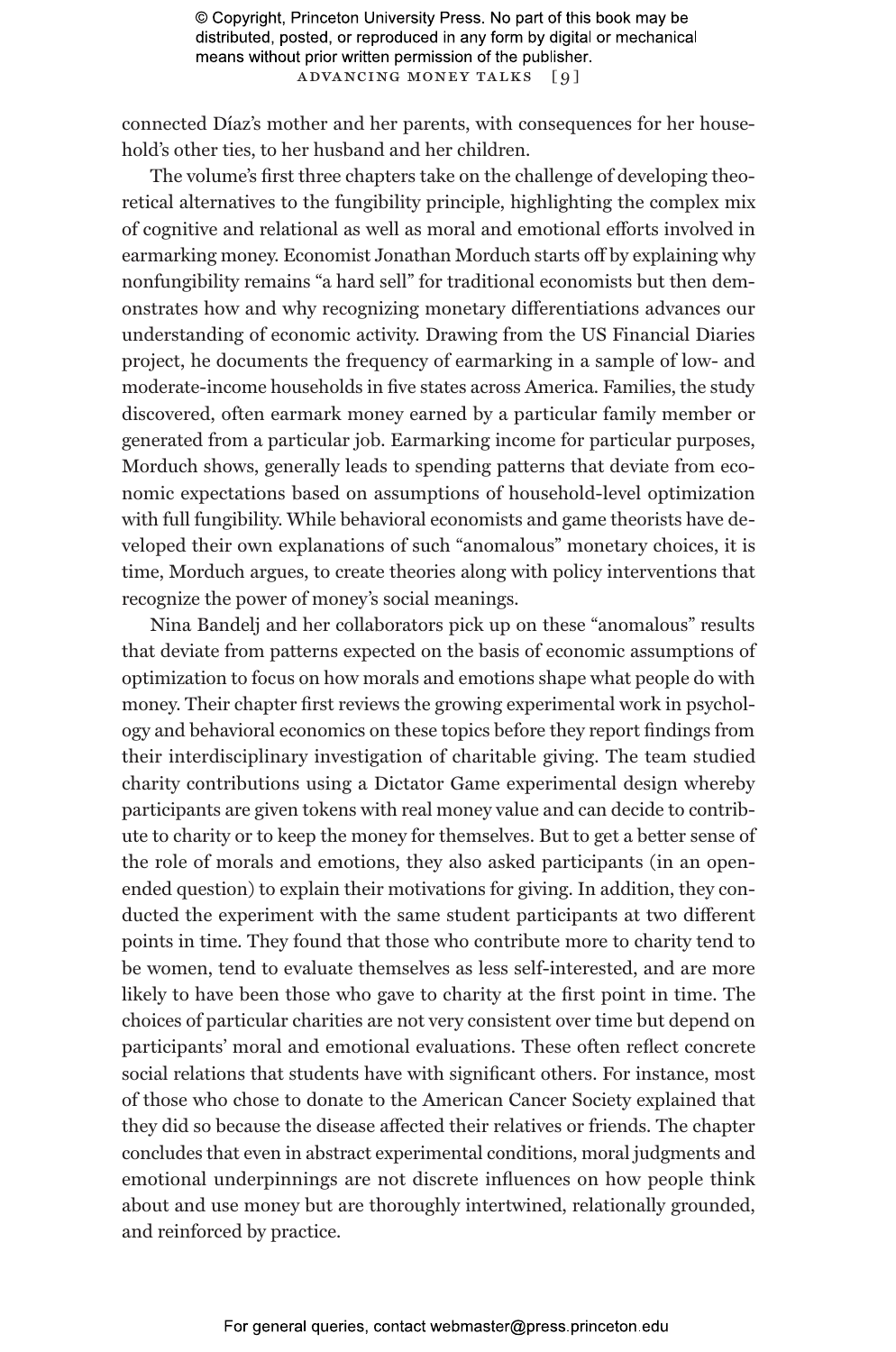© Copyright, Princeton University Press. No part of this book may be distributed, posted, or reproduced in any form by digital or mechanical means without prior written permission of the publisher. [10] INTRODUCTION

Morality and relations come together in Frederick Wherry's chapter on relational accounting. The chapter opens with those moments in the life course that families publicly account for: funerals and graduations. These serve as useful starting points for thinking about why some budgeting decisions are prioritized over others. People mark their monies and become marked by their uses during these moments when parents, for example, demonstrate their care for their children by ensuring that they can make a public transition from high school student to graduate, a singular move into adulthood. Such moments are recognized and sanctioned by local communities. And it is in these moments that social analysts can detect the moral weight different events carry and how cultural, moral, and relational concerns steer individuals to mark their monies as a means to address those concerns. The chapter combines work from cultural sociology, experimental philosophy, and cognitive science to show how morality, meaning systems, and relationships can be analyzed with greater precision in a process he calls relational accounting. (See Wherry 2016 for additional examples of how relational accounting represents a specific component of relational work.)

In addition to bringing relational work into dialogue with approaches from mental accounting and behavioral economics, this section's three chapters push us to ask what people think they are doing when they do things with money. Moving away from what analysts think people "ought" to do to what we observe them doing represents a crucial first step; so too does asking why they think they need to use money in the ways they do. As these chapters show, this is not a matter of merely sensitizing social scientists to the complicated lives people lead as they manage their monies; it is a direct challenge to our understandings of where our preferences and logics of action come from.

## *Part 2. Beyond Special Monies*

The first section of our volume moves us emphatically beyond the fungibility assumption and toward new theories of how money works. Still, we must acknowledge that this economic principle retains such a powerful stronghold in social science that it remains tempting to claim that money is nonfungible only in special situations, or that perhaps people only act as if money is not fungible when they can afford it or when there is little at stake, such as within households or other intimate economies. These objections either relegate nonfungibility to exceptional situations or explain away meaningful action as something people do when they have the time and the economic resources to indulge in expressive behaviors. Otherwise, the perception still lingers that business people confronted with making a profit or parents worried about sheltering their children from eviction do not have the luxury of taking money's meaning into account.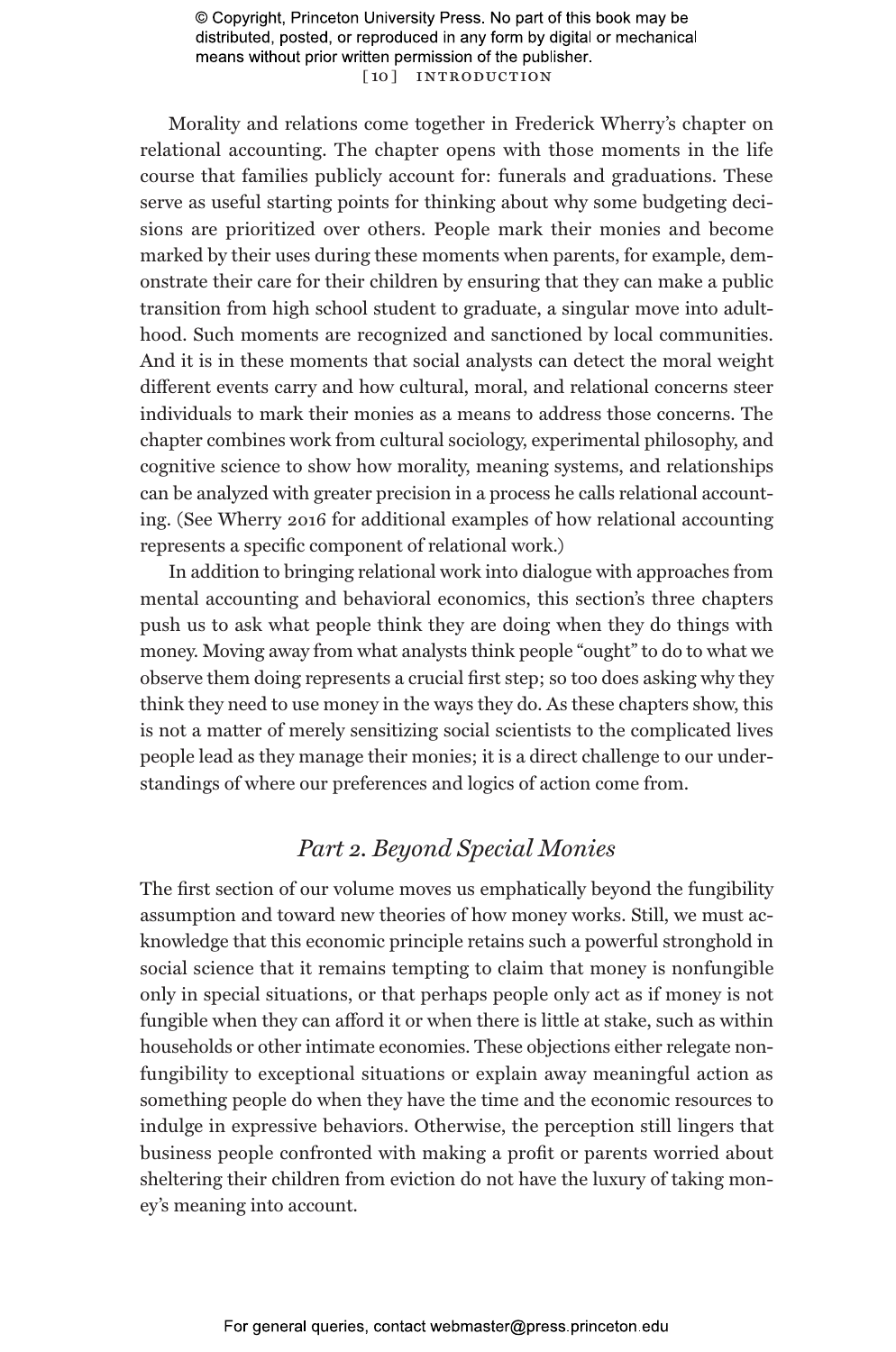© Copyright, Princeton University Press. No part of this book may be distributed, posted, or reproduced in any form by digital or mechanical means without prior written permission of the publisher. Advancing Money Talks [ 11 ]

The arguments laid out in this volume's contributions clearly dispel the idea of "special situations" or "special monies." Zelizer, in *The Social Meaning of Money* ([1994] 1997), had already specified that "money used for rational instrumental exchanges is not 'free' from social constraints but is another type of socially created currency, subject to particular networks of social relations and its own set of values and norms" (19). Still, because the book and much research on monetary differentiation focuses on households and other intimate terrains, it seemed to exempt commercial monies from social or moral differentiation. What is more, Zelizer's (1989) earlier labeling of earmarked household money as "special money" unintentionally compounded the misperception. Households or gift economies are not "special" anomalies or exceptions to value-free market money.

The same kind of monetary differentiation that takes place within intimate transactions occurs in the supposedly homogenized sphere of market monies. Consider, for instance, how corporate organizations distinguish among payment systems, such as salaries, bonuses, or commissions. These distinctions represent more than varying forms of individual economic incentives. They mark meaningful and consequential relational differences between employer and worker. Wage payment by the hour, for instance, implies a different relation between employer and worker than does an annual salary, not to mention different kinds of negotiation over modes of payment. Take Uber's controversial compensation system. By insisting that its drivers were independent contractors rather than company employees, the booming transportation company linking drivers to riders could avoid minimum wages and overtime (Greenhouse 2015). The case of multiple payment systems reinforces the argument that lingering dichotomies between "real money" and "special monies" are invented ideological artifacts. All monies are equally special in the sense of representing specific kinds of social ties and meaning systems. Moreover, as the Uber case shows, monetary differentiations are not necessarily benign and can serve to reinforce unequal relations.

Chapters by Bruce Carruthers and Simone Polillo take the earmarking and social meaning of money argument squarely into the sphere of market money. Bruce Carruthers takes on the analysis of monetary differentiation within formal organizations, banks, and other financial institutions. He demonstrates how, despite the advantages of liquidity, organizational budgeting practices create incommensurable categorical distinctions, akin to earmarks, within fungible money. Many forms of individual and organizational credit similarly involve earmarks that constrain the use and allocation of future purchasing power. Credit, Carruthers reminds us, is always earmarked in terms of who is a legitimate recipient but also often in terms of how the money can be used. A home mortgage, for example, can be used to purchase a house but not a car. Beyond his analysis of earmarking, Carruthers considers whether the finan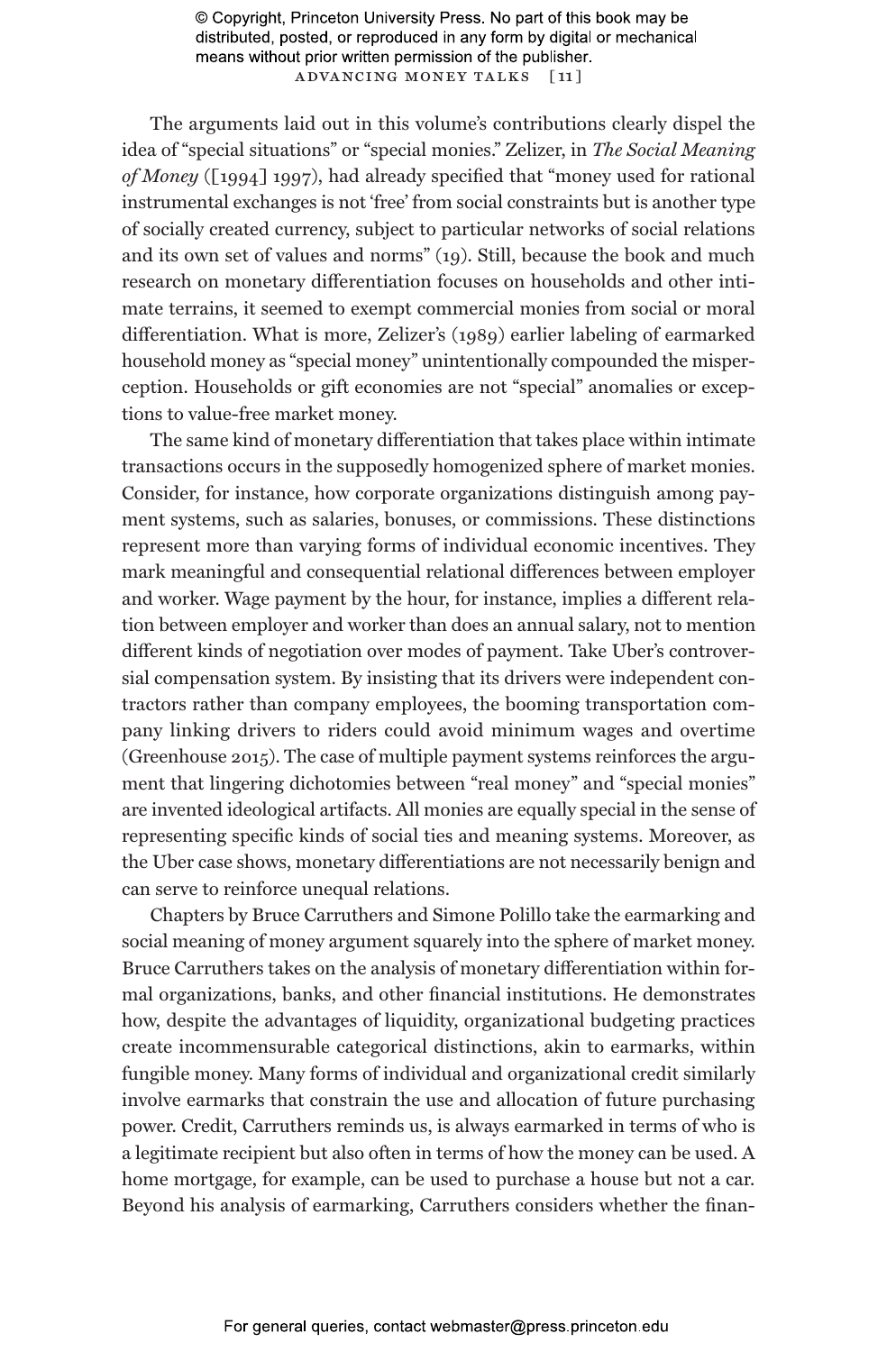© Copyright, Princeton University Press. No part of this book may be distributed, posted, or reproduced in any form by digital or mechanical means without prior written permission of the publisher. [12] INTRODUCTION

cialization of the economy "has helped to monetize more of the world." He finds instead unexpected limits to monetary valuation. In the contemporary over-the-counter derivatives market, for instance, participants often rely on non-price-based forms of valuation.

Well before businesses were concerned with how they would be valued by others as an asset, Simone Polillo reminds us, they had to figure out how their own accounting procedures would help them coordinate across a community of businesses divided by their labor specializations. Polillo brings Thorstein Veblen's analysis of business enterprises into conversation with Zelizer's discussion of household budgets in order to demonstrate how widely earmarking has taken place in industries (and why). His chapter begins with the role earmarking plays in helping the different actors within an industry coordinate their action. The information that these earmarks convey, argues Polillo, goes beyond instrumental necessities and expresses the identity of the industry and its participants. As he moves from a discussion of coordination across industries to the internal management of business monies, Polillo recognizes how the earmarking of industrial and business monies helped actors articulate a narrative about the market, the actor's place in it, and their futures. Polillo concludes by identifying the rise of generalized capitalization, or how the worth of even nonfinancial matters increasingly relies on future expectations for profit. Through this process, financial practices spread beyond the corporate system into everyday life.

Carruthers and Polillo take us beyond the world of domestic monies in order to show how Zelizer's claims about "special monies" apply to the public sphere. They provide contemporary examples of earmarking in the world of finance, reminding us that businesses use differently labeled credits, financial instruments, and other monies as they engage in production, business-tobusiness services, and investments. Even when disguised in ever more complex financial forms, these monies are earmarked depending on the type of relationships involved in the various transactions as well as by their moral significance. Self-interest mixes with solidarity, money mingles with morals, and social relations matter, these chapters show, in the places we least suspect.

# *Part 3. Creating Money*

As Carruthers and Polillo document, monetary earmarking goes beyond cases of interpersonal negotiation in intimate settings, as it represents a fundamental feature of modern capitalist economies, extending to organizational and financial money. Chapters in part 3 by Christine Desan, David Singh Grewal, and Eric Helleiner further advance the radical rethinking of money's neutrality and uniformity by historicizing its creation. The emergence of modern money, they explain, was not the inevitable outcome of expanding economic markets but the contested product of political, legal, and cultural processes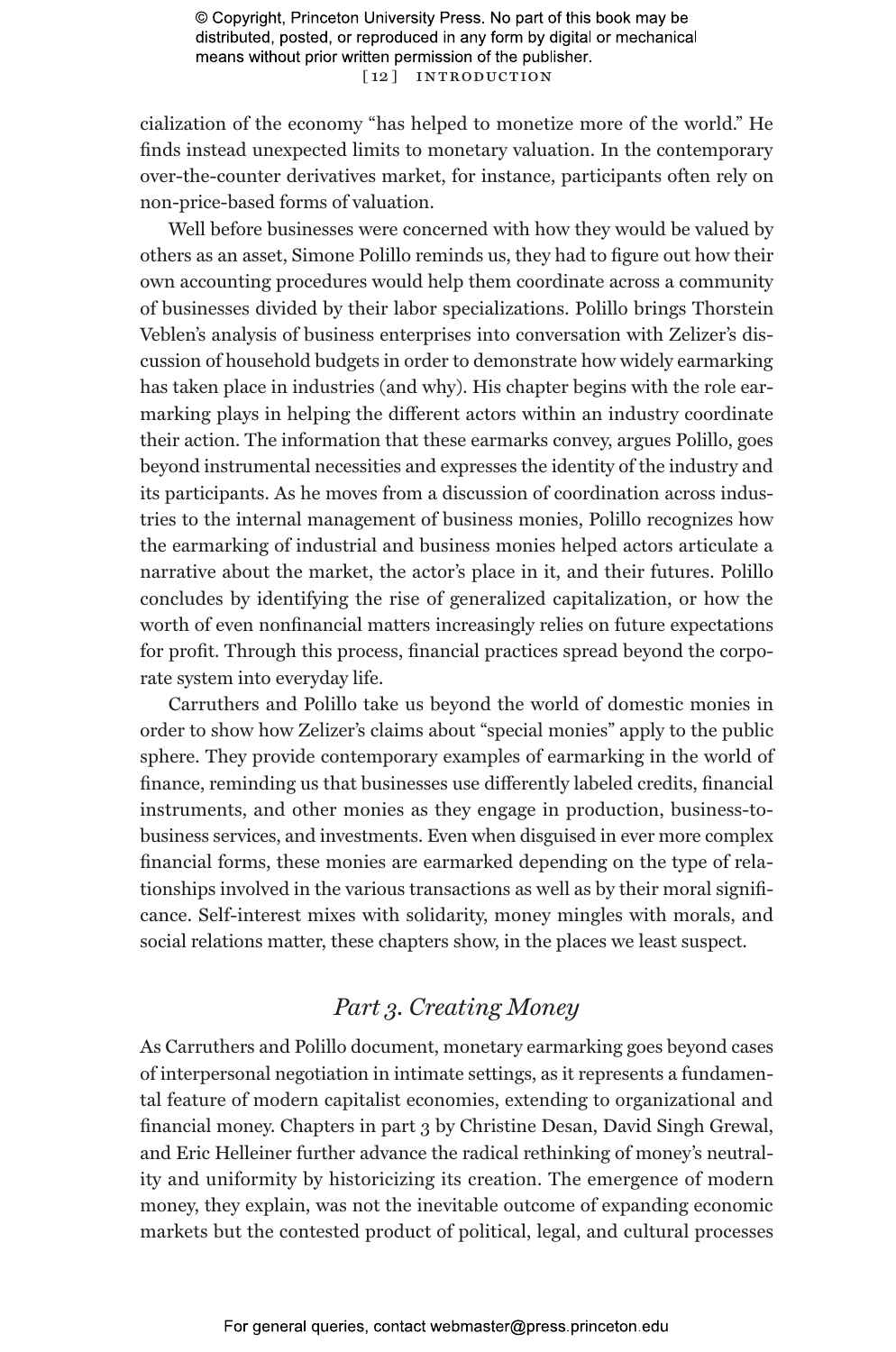© Copyright, Princeton University Press. No part of this book may be distributed, posted, or reproduced in any form by digital or mechanical means without prior written permission of the publisher. Advancing Money Talks [ 13 ]

and institutions. Money's efficiency as a medium of exchange, these chapters certify, cannot alone explain its complex history.

Consider how even the aesthetics of monetary design involve struggles with little connection to money's economic value. Here are two contemporary examples. First, the heated controversy triggered in 2015 by the US Treasury's proposal to redesign the \$10 bill by replacing Alexander Hamilton with a woman. Rosie Rios, the treasurer overseeing this change, noted in a press interview the statement made in an e-mail message she had received from her own high school history teacher: "I've been teaching for 35 years. I walked in my classroom for the first time today and realized there are no pictures of historical women on my walls. None" (De Crescenzo 2015). For Rios and others, putting the portrait of a woman on the bill went much beyond a design gesture but belonged to a broader national conversation about gender equality.

Consistent with the democratic values that US currency is supposed to represent, the Treasury launched via a website an unprecedented campaign inviting the public to submit ideas and comments about currency redesign. Administration officials were stunned by the volume of the response (several million people voiced their opinions) but also by some unexpected sources of opposition. The problem was not with the decision to put a woman's face on the nation's currency. Critics questioned the choice of replacing Hamilton, the first treasury secretary who oversaw the development of the nation's financial system. Why not instead replace Andrew Jackson on the \$20 bill, considering Jackson's well-known distrust of paper currency and banks? And what finally happened? Jackson was replaced by the noted former slave and abolitionist Harriet Tubman. In addition, future \$5 and \$10 bills would feature women and civil rights leaders. Alexander Hamilton (with his reputation newly invigorated by a hugely successful Broadway rap musical based on his life) remained the face of the \$10 bill. As Jacob Lew, the secretary of the treasury, noted in his announcement of the new monetary designs, the process became "much bigger than one square inch on one bill" (Lew 2016).

While the proposed currency redesign sparked political and popular debates about values and history in the United States, a decision by the Belgian government in 2015 to issue euro coins with images of the battle of Waterloo ignited an international political controversy (Kotasova 2015). The French created an uproar, because the 1815 battle portrays Napoleon's humiliating military defeat. Since the euro is the common currency for eurozone countries, all participating countries must agree before a new coin can be issued. Without France's consent, it seemed that the Waterloo proposal was not feasible. Belgians, however, found an obscure clause in European law to get their way. This legal exception allows eurozone countries to issue commemorative coins in nonstandard values. The result was a creation of special currency—a 2.50 euro coin graced with the battle of Waterloo image, limited in circulation to Belgium.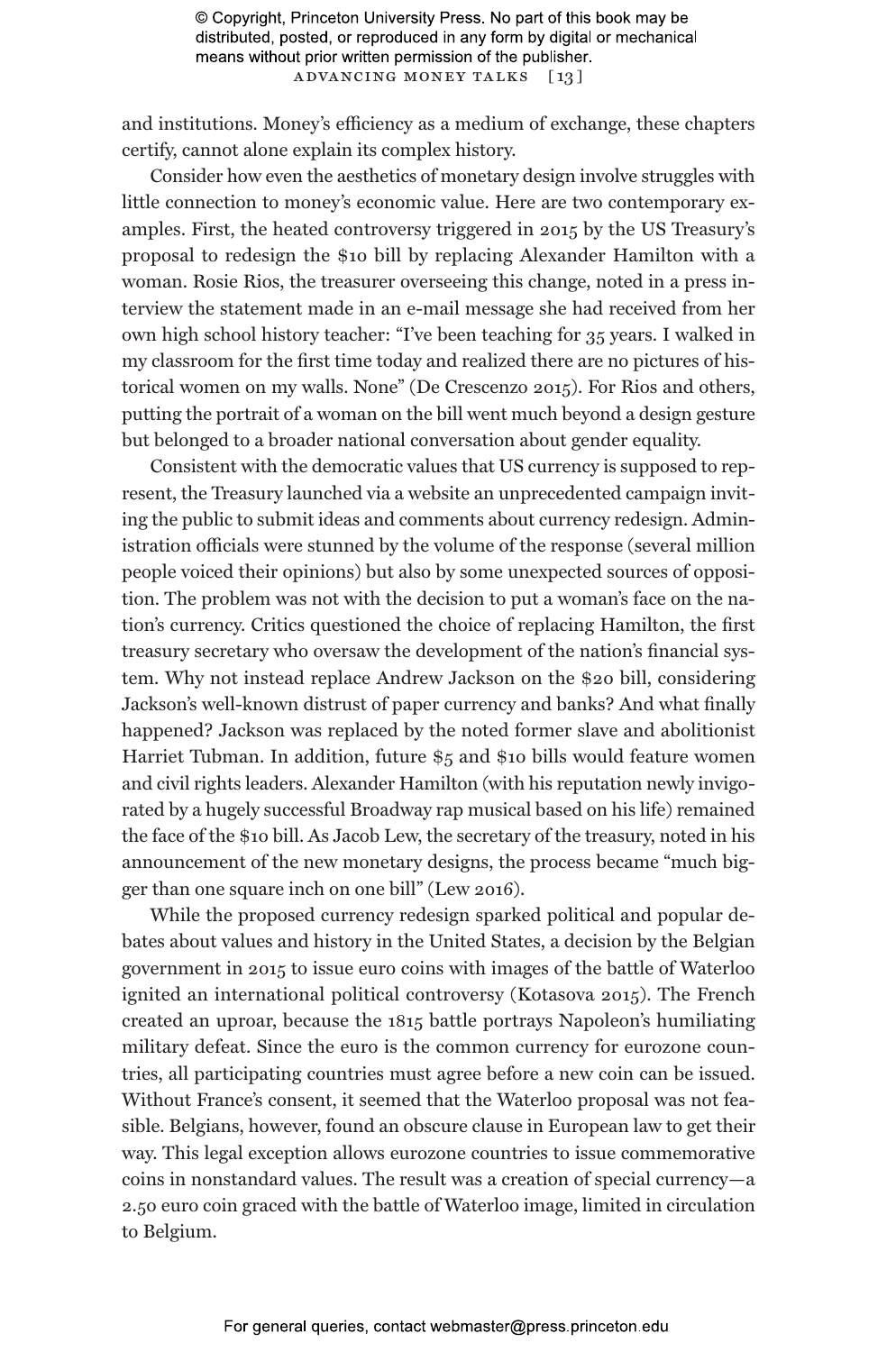© Copyright, Princeton University Press. No part of this book may be distributed, posted, or reproduced in any form by digital or mechanical means without prior written permission of the publisher. [14] INTRODUCTION

Far from a frictionless medium, money, as these two episodes illustrate, can easily become fodder for cultural, social, and political disagreements. There is certainly ample historical precedent for such symbolic disputes. In his chapter, for example, Helleiner recounts how nationalist sentiment drove similar nineteenth-century battles over the 1863 design of the US national banknote.

The institutional underpinnings of monetary creation, however, go far beyond its physical design and involve more than symbolic markers. Certainly, long before its controversial 2016 referendum to exit from the European Union, the United Kingdom's refusal to adopt the euro as its currency was not determined by either aesthetic or even economic concerns alone. As the chapters by Desan, Grewal, and Helleiner amply demonstrate, the making of money, as well as the construction of markets, require specific forms of state intervention and legal regulation, involving struggles over power and control of monetary production, and resulting in the legitimation of particular economic practices, such as the management of public and private debt and the determination of credit and creditworthiness (see, e.g., Polillo 2013).

Contesting notions of money's neutrality, Christine Desan shows that monetary differentiation exists not only in how people and organizations use money, as we have seen in the first two sections. Money's internal design, she shows us, is a fundamental determinant of monetary variation. The kinds of money we use affect market outcomes and even how we conceptualize money. Desan's constitutional approach to money thus moves us "inside" money, recognizing money as a structure entailing value that is socially and politically engineered.

Her novel approach allows Desan to compare medieval and early American methods of creating money and then show how these strategies shaped their distinct markets. What's more, she identifies the radical change in money's design that, in her view, eventually institutionalized capitalism. When the lateseventeenth-century English government began sharing its monopoly in monetary creation with banks, the shift placed commercial actors' self-interest at the heart of money creation. This revolutionary redesign, claims Desan, produced unprecedented liquidity, which underlies modern finance's powerful markets, along with its troubling pathologies. Paradoxically, she notes, it is this transformation that produced standard tropes of money as an impersonal abstraction.

David Singh Grewal broadens the historical investigation of money by tracking the origins of a commoditized vision of social life. When and how, he asks, did the mirage of a market-dominated society partnered with an impersonal money emerge, and how did it expand? Grewal discovers an unexpected genealogy. The earliest version of the market mirage, he suggests, is found in the theological writings of the Jansenists, late-seventeenth-century neo-Augustinians. Jansenists offered a providentialist vision of a sinful order in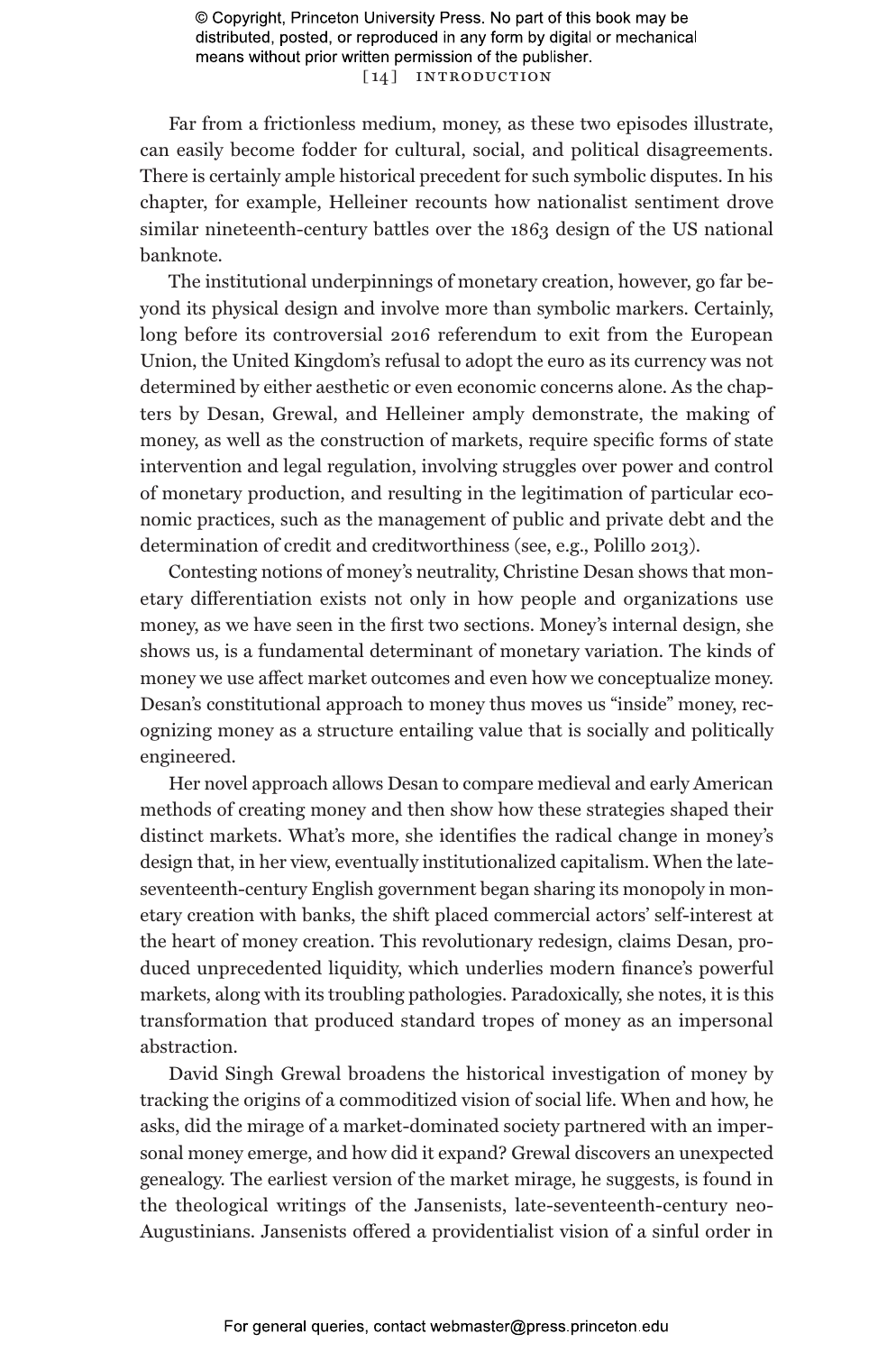© Copyright, Princeton University Press. No part of this book may be distributed, posted, or reproduced in any form by digital or mechanical means without prior written permission of the publisher. Advancing Money Talks [ 15 ]

which, via God's invisible hand, the market transmuted individual self-love into collective beneficence. This providentialism persisted in eighteenthcentury political economy, but now in secular garb, influencing the elaboration of market processes by economists and jurists.

To understand these early conceptions of the market and their evolution, Grewal contends, we must recognize the crucial role of the early modern state. Rather than contesting markets, the state enabled the social construction of the dominant market model. Moving away from residual feudal inequalities, political theorists advocated a homogeneous market that would erase former social distinctions. While twentieth-century economics produced its own view of markets, Grewal demonstrates how throughout these changes, first theology and then political ideology combined to uphold the symbolic power of markets and money.

Eric Helleiner extends insights about the social meaning of money to nineteenth- and twentieth-century monetary structures at both the national and international levels. He explores ways in which nationalist values helped to shape the emergence of modern territorial currencies in the United States and elsewhere during the nineteenth century. Turning to international monetary systems, Helleiner shows how more cosmopolitan nonpecuniary values helped to inspire a failed initiative to create a world monetary union in the 1850s and 1860s. He also examines the international gold standard of the late nineteenth and early twentieth centuries, offering a critique of what many have seen as Karl Polanyi's well-known argument about the economy's socially disembedded nature. Helleiner concludes with a discussion of the creation of the Bretton Woods system in the early 1940s, the gold standard's successor, as a clear example of an international monetary system invested from the start with social meaning.

Beyond offering textured historical biographies of government-issued money, Desan, Grewal, and Helleiner contribute more broadly to understanding the institutional underpinnings of different kinds of economic activity. With instructive detail, their accounts establish the ideological, political, and social apparatus crucial to the making of markets and money, a sharp contrast to the view that both are free from such institutional constraints and emerge exclusively as efficient solutions to economic problems.

## *Part 4. Contested Money*

Even when acknowledging the social and political origins of money, generations of social observers remain deeply concerned about money's corrupting powers. In this view, money contains an inexorable capacity to reduce all transactions, relations, and moralities into objects of the market. Some of our smartest social critics, such as Michael Sandel (2013) continue to worry about money's moral impact, especially when monetary concerns penetrate the world of intimate relations or human goods.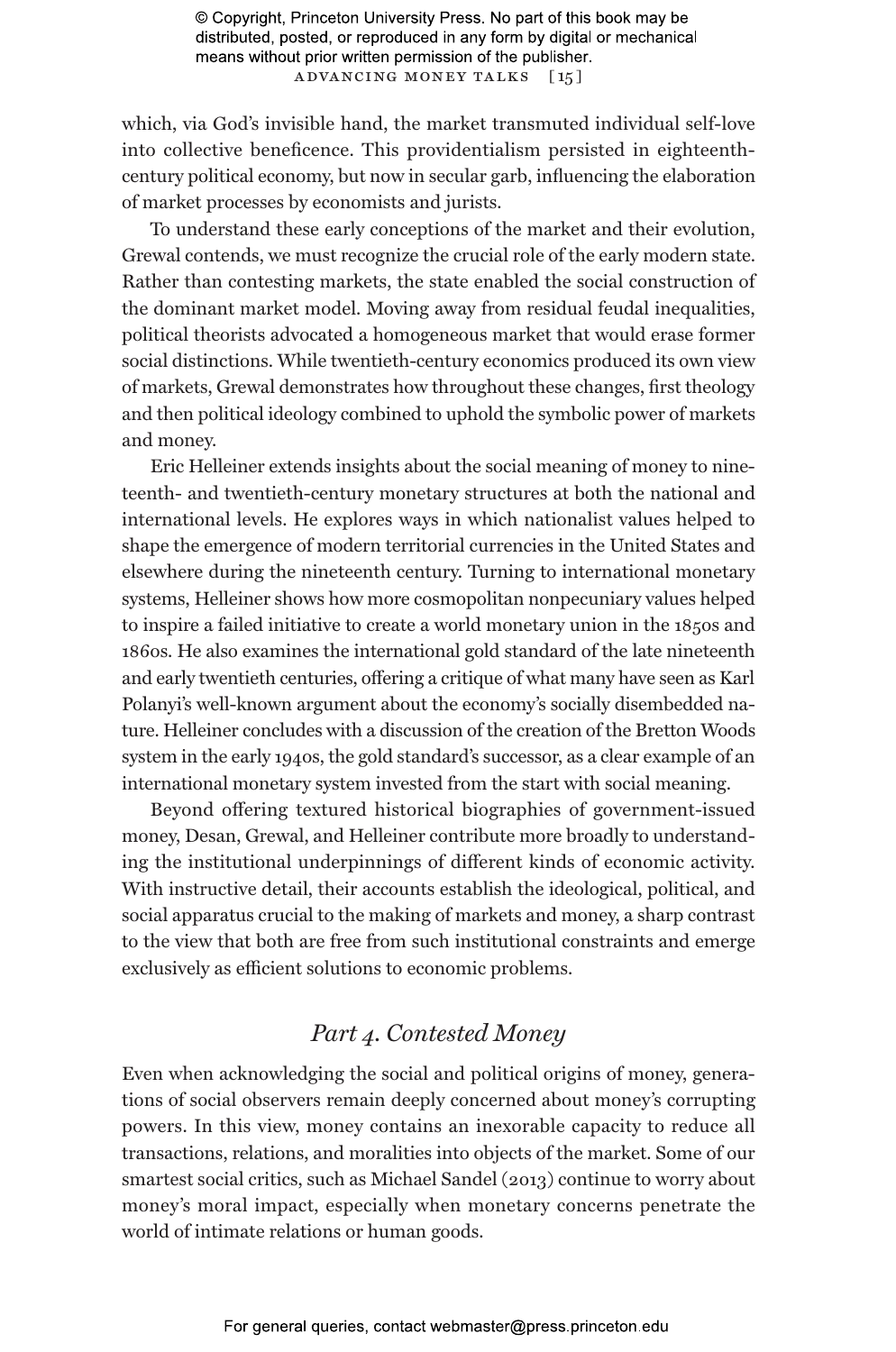© Copyright, Princeton University Press. No part of this book may be distributed, posted, or reproduced in any form by digital or mechanical means without prior written permission of the publisher. [16] INTRODUCTION

The worriers are not just social scientists. Consider how the extraordinary poet C. K. Williams (1996) visualized money's chilling impact in this brief extract from his "Money":

- How did money get into the soul; how did base dollars and cents ascend from the slime
- to burrow their way into the crannies of consciousness, even it feels like into the flesh?
	- . . . . . . . . . . . . . . . . . . . . . . . . . .
- We asked soul to be huge, encompassing, sensitive, knowing, all-knowing, but not this,
- not money roaring in with battalions of pluses and minuses, setting up camps of profit and loss,

not joy become calculation . . .

. . . . . . . . . . . . . . . . . . . . . . .. . . .

Greed, taint and corruption . . . (Williams 1996: 25)

To be sure, like Williams, people reasonably worry about a properly lived life and fear a soulless market that might threaten ethical principles and dissolve social solidarities. Money and morality, in this view, stand at opposing corners.

Money revisionists challenge that persistent dichotomy. As they overhaul our understandings of the social meaning of money, scholars also revisit money's morality and its transmutation powers. Indeed, once we recognize multiple monies, money's effects become newly complex. We can begin asking which money corrupts and which sustains social ties and moral systems. Which monetary arrangements contribute to social justice, and which reinforce inequalities? Questions about money's morality therefore shift from a narrow focus on its pernicious effects to an exploration of monies' variable moral worlds.

More broadly, by carefully analyzing how people manage money in a range of social and moral interactions, this critical literature offers crucial alternatives to standard tropes concerning effects of commodification on social life. Notably, rather than seeing the market as inevitably obliterating morality, these studies show how markets themselves are constituted by varying moralities. As Marion Fourcade and Kieran Healy (2007) have eloquently argued, this new literature provides insights into the construction of markets' moral categories. Markets, in this view, are themselves moralizing entities, so that people implement and broadcast moral schemes via various types of economic transactions and monetary arrangements.

Money's damaging effects have been of special concern for those areas of life outside ordinary market transactions, such as households and other intimate relations, the valuation of human life, the exchange of body parts, and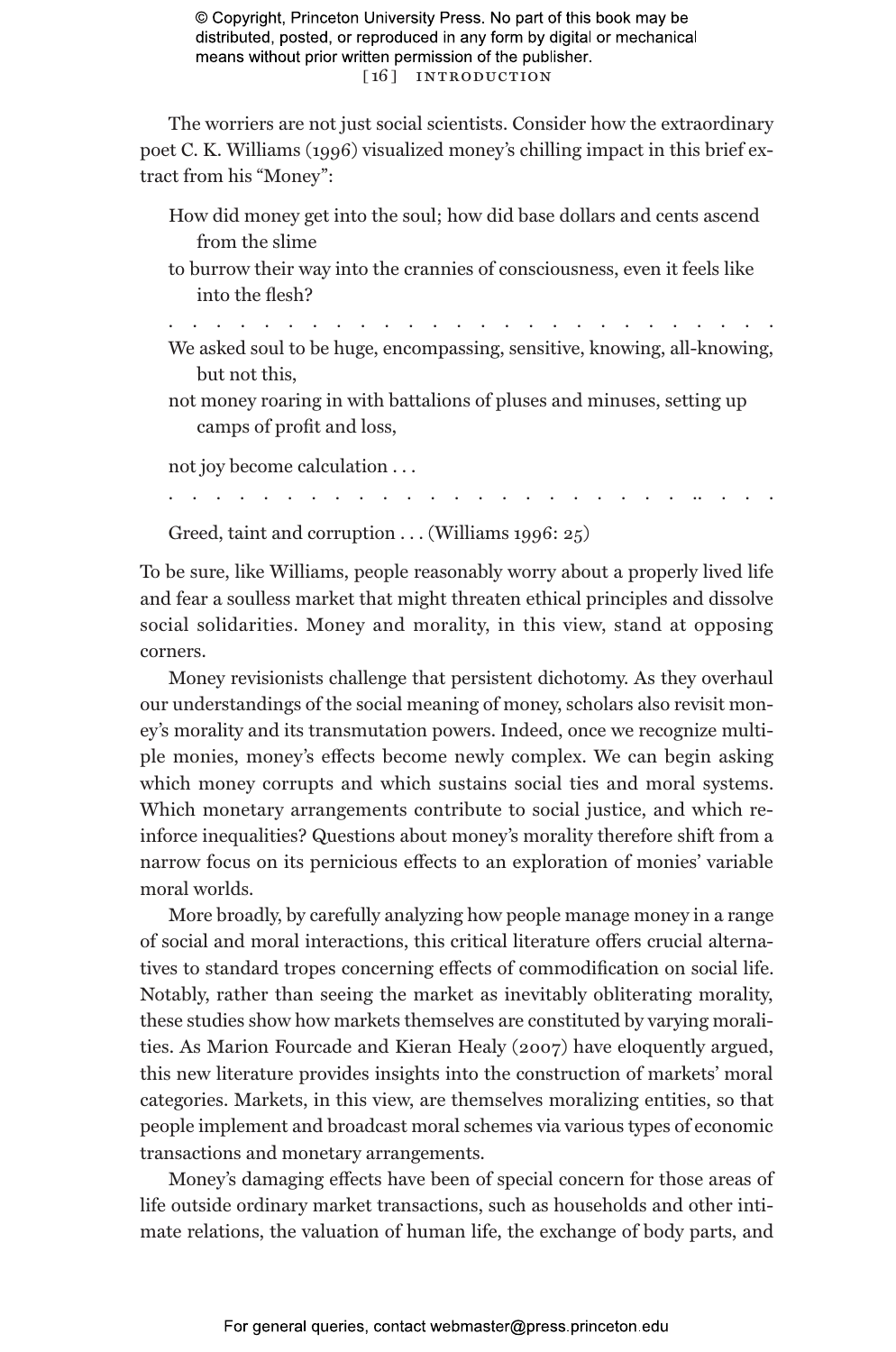© Copyright, Princeton University Press. No part of this book may be distributed, posted, or reproduced in any form by digital or mechanical means without prior written permission of the publisher. Advancing Money Talks [ 17 ]

the reproduction and transfer of children. The three contributors to part 4 advance our understanding of what in fact happens when money enters these nonmarket terrains.

Arlie Hochschild takes us into the world of commercial surrogates' emotional labor. She explores what goes on under the cultural cover of what she describes as "win-win" commercial exchanges, which we imagine to take place between two happy equals with positive consequences. Using the case of surrogates outsourced from India by parents in the West, Hochschild is concerned with "win-lose" situations. As her fieldwork showcases, often the one-down party pays a sacrifice in emotional detachment from something of great value, such as a piece of ancestral land, a kidney, or in this case, a baby. Hochschild concludes that we should count the cost of commercial exchange not simply in the value of coin but in the price it exacts in emotional detachment. Her chapter thus introduces issues of power and inequality for understanding contested transactions. It's not that money necessarily taints the surrogacy exchange, but that the transaction is not among equals.

While Hochschild urges us to recognize the power of inequality in shaping the experience of contested monetary transactions, Rene Almeling calls our attention to how organizations are able to shape those experiences as deeply gendered exchanges. Almeling takes on another controversial market, that of eggs and sperm. While producing these genetic materials involves different physical processes, Almeling finds that women and men who apply to be donors are similar in one regard: most are initially drawn by the prospect of being paid. Yet, in egg agencies, staff members draw on gendered cultural norms to talk about the money as compensation for giving a gift, while sperm bank staff consider payments to be wages for a job well done.

Almeling takes a close look at how women and men who produce sex cells for money respond to the gendered organizational framing of paid donation, finding that it has consequences for how they experience bodily commodification. Despite the fact that egg and sperm donors are alike in being motivated by the compensation, and they spend the money on similar things, they end up adopting gendered conceptualizations of what it is they are being paid to do. Women speak with pride about the generous gift they have given, while men consider donation to be a job, and some sperm donors even reference feelings of alienation and objectification.

While Hochschild and Almeling explore morally contested commercial markets that mix money with intimate transactions, Supriya Singh reports on the deeply social and moral intertwining of money with intimacy within families. Focusing on transnational monetary remittances in the global South, Singh argues that they represent a currency of care symbolizing family relationships among migrants from Asia, Africa, Latin America, and the Pacific who are geographically separated. Drawing on her ten-year qualitative study of migration, money, and family among Indian migrants to Australia that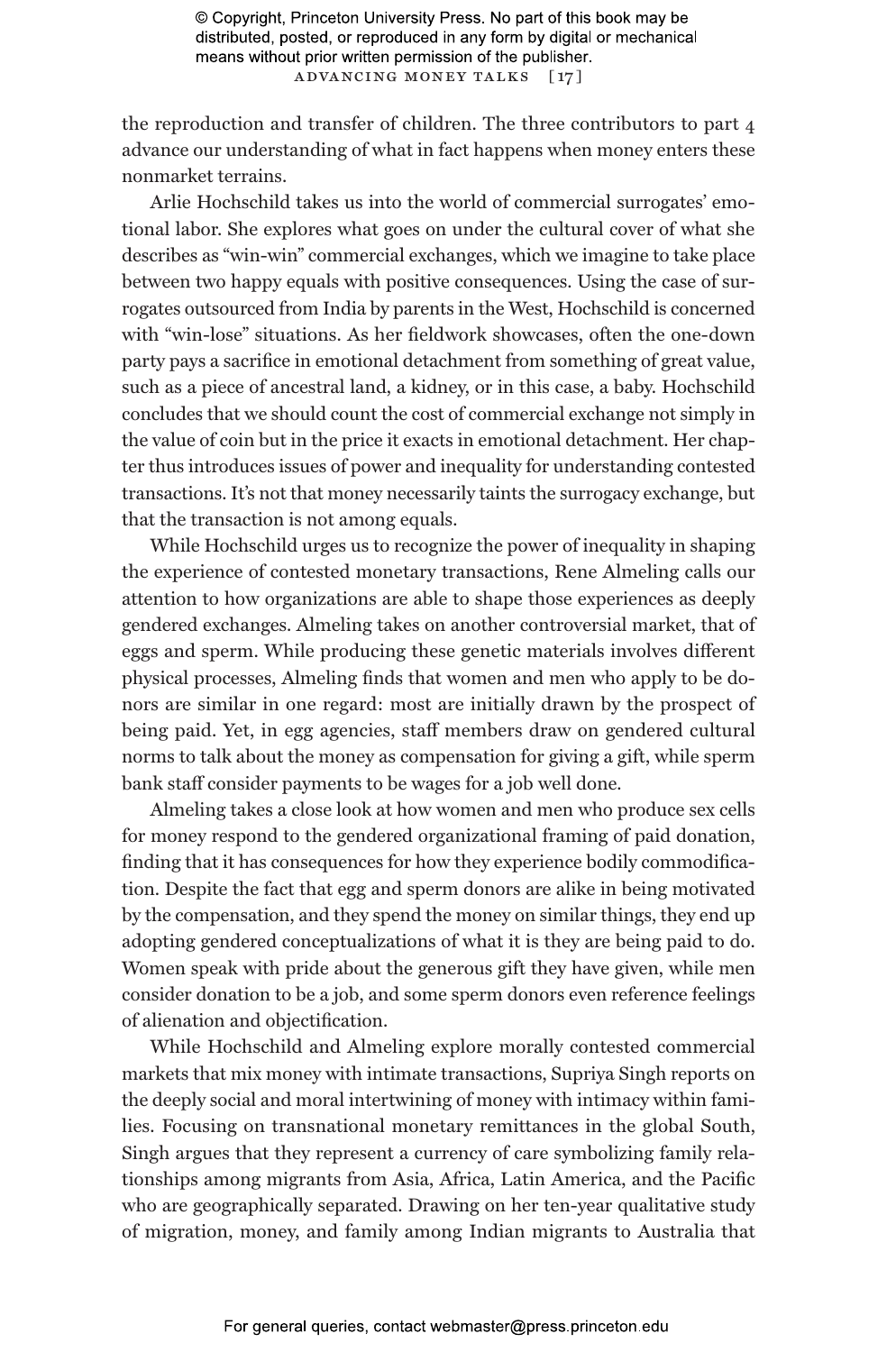© Copyright, Princeton University Press. No part of this book may be distributed, posted, or reproduced in any form by digital or mechanical means without prior written permission of the publisher. [18] INTRODUCTION

began in 1970, she shows that transnational money changes direction and value with migration patterns and the intensity and frequency of communication. Early Indian migrants, who arrived as nuclear families to settle between the 1970s and mid-1990s, sent money primarily to their parents. In contrast, among recent migrants who came as students or skilled migrants since the mid-1990s, money and communication flows both ways between India and Australia. Children send money or gifts to their parents, but parents with resources also send money to their children for education, housing, and business, as well as for family reunions. In all these transactions, the meaning of the money sent and received, concludes Singh, is not measured by its quantity but as an expression of care. That is why the perceived value of the remittance, she reports, increased with the intensity, frequency, and closeness of communication among family members.

Hochschild, Almeling, and Singh bring new insights into the interplay between money and intimacy. The first two emphasize how the emotional experiences of marketized transactions vary by class, institutional, and geographical location, as well as by gender. Singh meanwhile emphasizes specific ways in which the combination of money with personal relations can strengthen family connections rather than threaten intimacy. Their chapters thus reinforce the recent reassessment of how commodification works. They bring a nuanced analysis of the introduction of money into personal life, showing when the mix contributes to solidarity but also when it exacerbates inequality.

## *Part 5. Money Futures*

Future monies and payment systems raise their own set of puzzles. Indeed, in this volume, Nigel Dodd boldly predicts that "the era in which money was defined by the state is coming to an end." With its proliferating virtual currencies, money transfer apps, new payment platforms, and the prospect of robotic money advisers (Delevigne 2015), will the twenty-first century finally succeed in depersonalizing money? What happens when monies become decentralized, with computerized networks such as Bitcoin, thus escaping state regulation? How will intermediary financial institutions react to or drive these changes? How are money's multiple manifestations likely to operate in the future?

The complexity of current and future payment practices and social relations find full expression in the volume's final section. And compared with chapters by Desan, Grewal, and Helleiner instructing us on the historical creation of state-issued money, our authors here question the indispensability of state authority in the process of monetary creation. If money is not simply a uniform efficient economic artifact, why can't other agents or communities make money? Some scholars insist that state certification is what constitutes "real" money. And indeed state-issued money is more generalizable across so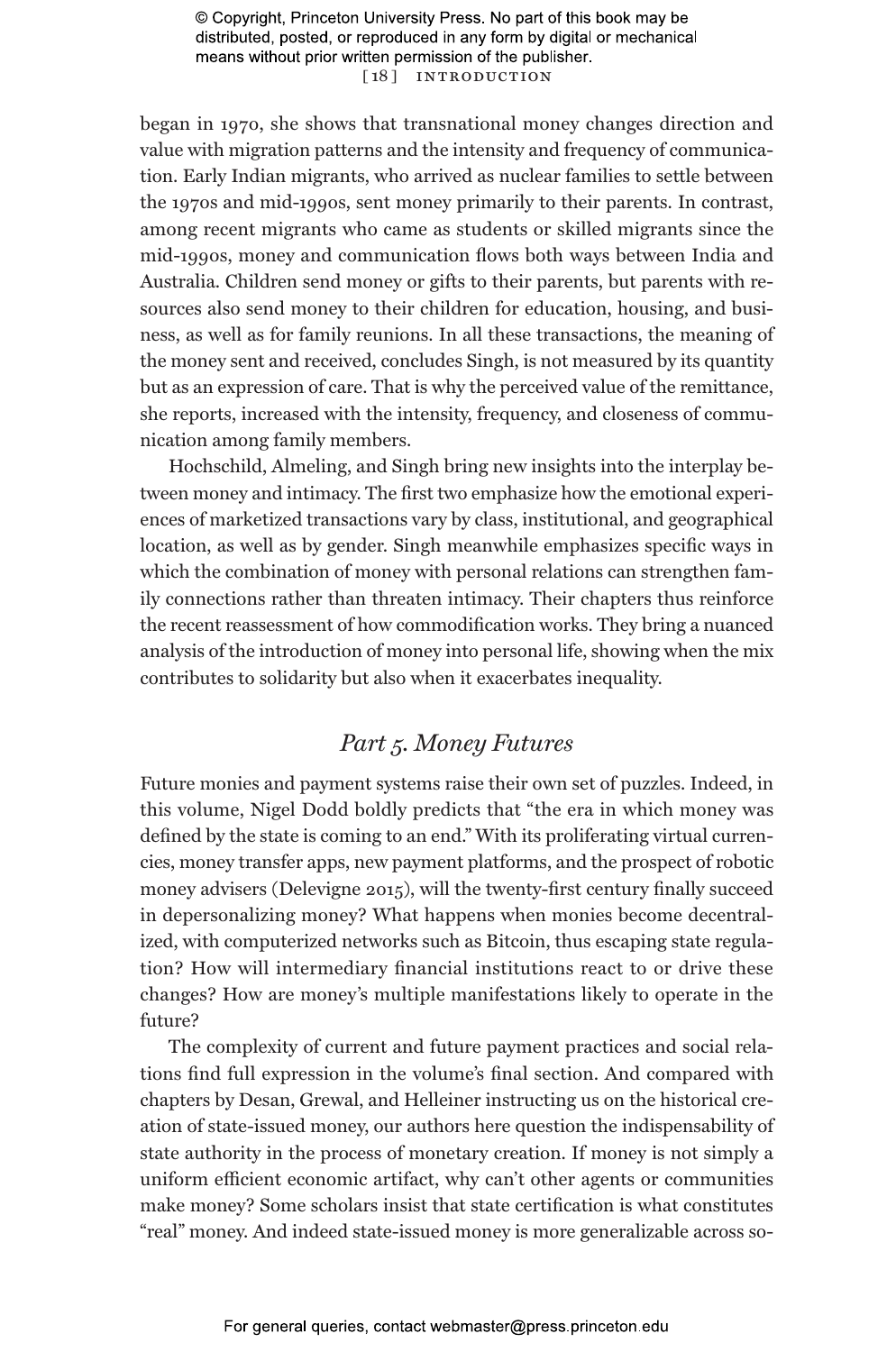© Copyright, Princeton University Press. No part of this book may be distributed, posted, or reproduced in any form by digital or mechanical means without prior written permission of the publisher. Advancing Money Talks [ 19 ]

cial locations, varieties of goods and services, and interaction partners than autonomous and more restricted media of exchange.

However, it is crucial to recognize the significance of alternative forms of money, such as local community currencies, time-based currencies, and digital monies, as well as other forms of media, such as investment diamonds, casino chips, and more. Created outside state sponsorship and therefore more limited in their circulation, these monies are just as real in terms of mediating exchanges. It therefore matters to recognize their social and economic significance rather than dismiss them as what Dodd aptly labels an "emaciated currency" (2005: 561). As his chapter along with others in our final section demonstrates, creating alternative currencies involves distinct but equally complex social processes.

Alya Guseva and Akos Rona-Tas focus on credit cards, or what they call plastic money, to argue that money in its recent digital, nearly immaterial incarnation unexpectedly shows a new kind of sociability, rather than a loss of it. In contrast to cash, any transaction involving plastic money always leaves a permanent trace, entangling its issuer and users in relationships, no matter how small or one-off the transaction. Plastic money thus opens enormous possibilities for surveillance and social control while at the same time raising the stakes for those who value and depend on the anonymity of cash. Guseva and Rona-Tas examine the cases of Russia and China to show how plastic money enhances the ability of nation-states to govern and control their citizenscardholders. They also extend their analysis into the private world of households. While Supriya Singh's chapter focused on parent-child relations mediated by transnational monetary remittances, Guseva and Rona-Tas here report on Russian spouses' domestic management of plastic money. They discover that in some cases, separate cards allow spouses greater financial independence from each other. But plastic money can also become a mechanism of control over dependent family members. When husbands extend secondary cards to their wives and children, for instance, it enables them to keep track of every purchase made. Guseva and Rona-Tas conclude that plastic money not only talks but tattles, often disclosing too much.

With so little quietly kept, some types of monies nonetheless manage to uphold discretion and sociability by using new forms of currency and payment technologies. Bill Maurer's discussion of such technologies as Venmo, LevelUp, Apple Pay, Square, or Bitcoin demonstrates how much relational work is still going on. Despite suspicions that these electronic payment systems and currencies are depersonalizing money, Maurer reveals how different payment systems are instead creating new opportunities for money's social differentiation.

For instance, young people use Venmo, a digital app that allows them to share payments with their friends, and most notably, also share with those friends information about the actual transaction. The payment platform thus facilitates relational connections. Even the controversial Bitcoin finds its vir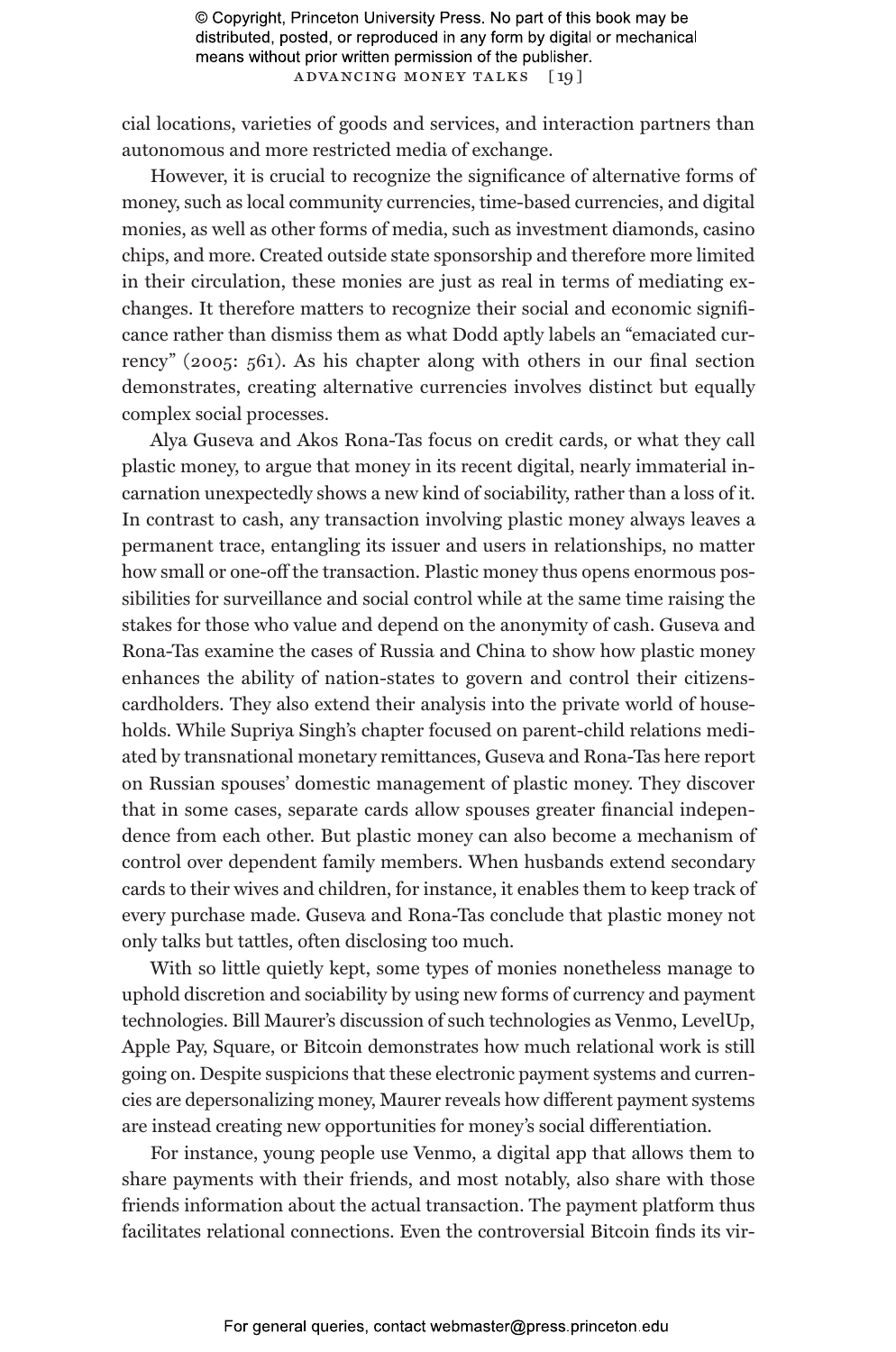© Copyright, Princeton University Press. No part of this book may be distributed, posted, or reproduced in any form by digital or mechanical means without prior written permission of the publisher. [ 20 ] Introduction

tual, mathematical form being used to make relational earmarks. Drawing from the transactional records of Bitcoin, Maurer shows that some users actually mark the accounting ledger to communicate economic and noneconomic messages.

Finally, Nigel Dodd reminds us that in whatever form, all monies retain social lives. Countering doomsday predictions of money's corrosive effects, he offers a utopian scenario for future monies, noting the proliferation of new arrangements such as local community money and peer-to-peer lending. We should pay attention, Dodd argues, to such monetary experiments that aim at social reform. His chapter discusses how we might conceptualize money when it takes on more plural forms, the relationship between money and culture, the emergence and formation of monetary circuits that are not bound by states, and the role of social relations in reproducing technologically sophisticated forms of money such as Bitcoin.

Overall, these three chapters vividly depict money's evolving multiplicity and its persistent social life. Most notably, we learn of the remarkable sociability and personalization of current and future monies. Even Bitcoin, the most computerized currency, remains socially grounded. Indeed, as Maurer notes, Bitcoin represents a "digital version of physical earmarking." What's more, without denying money's destructive potential, the chapters in this section remind us of the socially sustaining and morally uplifting potential of future monies. As people contest what money is and how it should be used, they should design blueprints toward a more just and inclusive economy. Some monies and payment systems help forge community bonds and uphold moral convictions, while others lead to exclusion and exploitation. The challenge lies in knowing the difference.

## *What's Next?*

In the past couple of decades, social scientists from multiple fields of inquiry have provided transformative insights into how money works and why we use it in such peculiar ways. But most of this research has remained segregated within specialized academic territories, thus limiting its theoretical scope. By bringing together an eminent group of scholars from multiple disciplines *Money Talks* moves forward the analysis of money, offering a novel set of answers to multiple money questions. Beyond conceptual advances, understanding the social world of money is essential in confronting twenty-first-century down-to-earth challenges, such as those faced by families trying to escape poverty, communities divided by rising inequality, and people tested by a global financial economy's increasing insecurities.

It is not often that theory, history, and practice come together to address problems that no one approach could tackle on its own. This volume provides that opportunity. Let the money talks begin.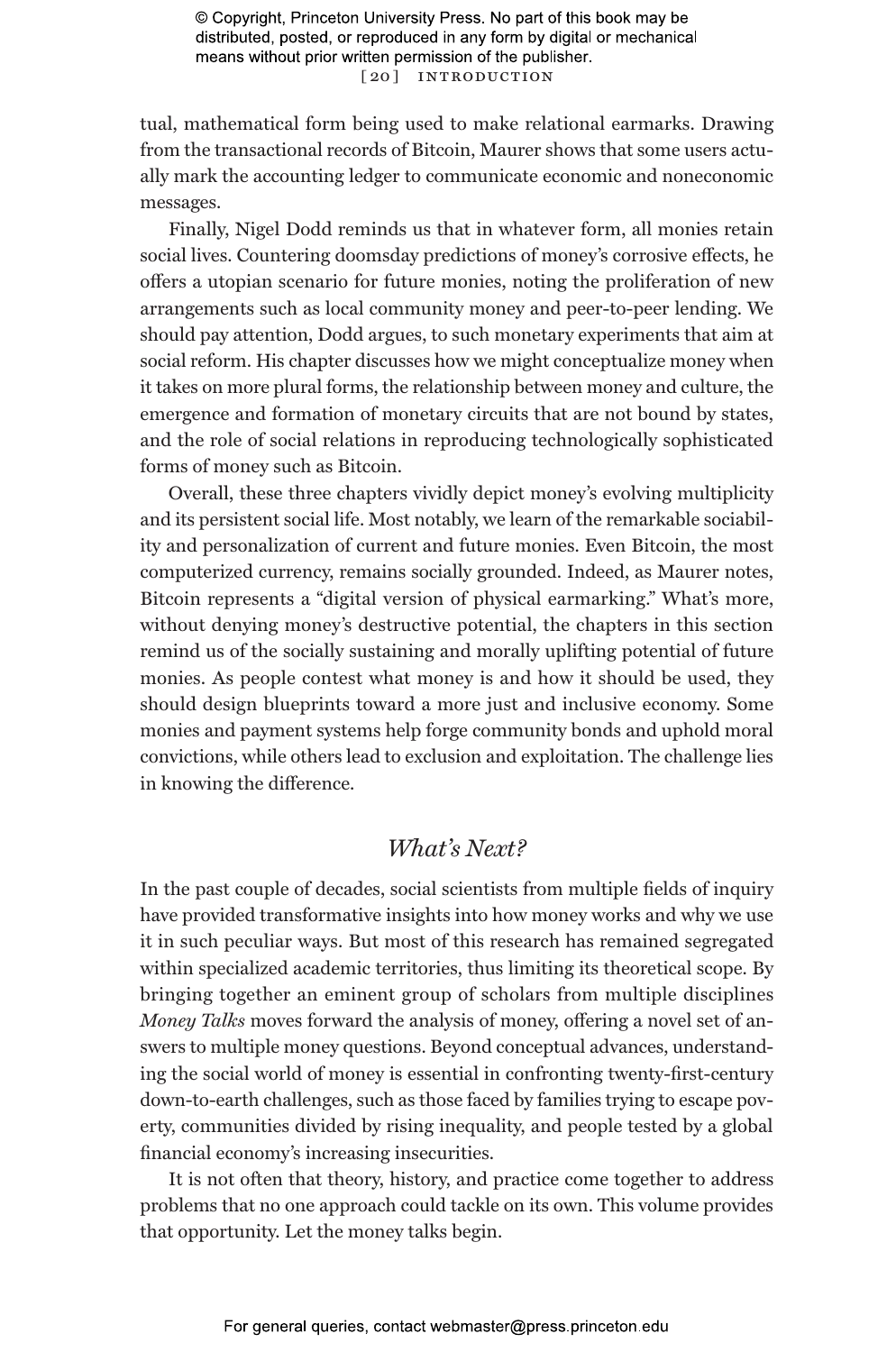© Copyright, Princeton University Press. No part of this book may be distributed, posted, or reproduced in any form by digital or mechanical means without prior written permission of the publisher. Advancing Money Talks [ 21 ]

#### *Notes*

1. On the multiple and often competing definitions of money, see Dodd (2014:  $5$ ).

2. A few sentences from this section draw from Zelizer (2012).

3. See Eger and Damo (2014) on how recipients of Brazil's noted Family Grant Program (Programa Bolsa Familia) earmark those unrestricted funds for particular expenses—most notably for their children's needs—while stigmatizing other uses, such as buying alcohol or gambling, as illegitimate. The cash, the authors report, carries "a moral aura."

# *References*

Abrego, Leisy J. 2015. *Sacrificing Families*. Stanford, CA: Stanford University Press.

- Aglietta, Michel, and André Orléan. 2002. *La monnaie entre violence et confiance*. Paris: Odile Jacob.
- Bandelj, Nina. 2016. "Thinking about Social Relations in Economy as Relational Work." In *Re-imagining Economic Sociology*, edited by Patrik Aspers and Nigel Dodd, 227–51. New York: Oxford University Press.
- Carruthers, Bruce G. 1996. *City of Capital: Politics and Markets in the English Financial Revolution*. Princeton, NJ: Princeton University Press.
- Collins, Randall. 1979. Review of *The Bankers*, by Martin Mayer. *American Journal of Sociology* 85(1): 190–94.
- De Crescenzo, Sarah. 2015. "Who Do You Want to See on the New \$10 Bill?" *OC Register*, October 29. Accessed December 11, 2015. http://www.ocregister.com/articles/bill -689850-rios-treasury.html.
- Delevigne, Laurence. 2015. "Trust Robots with Money, Not 'Emotional' Humans." CNBC, April 27. Accessed December 11, 2015. http://www.cnbc.com/2015/04/27/trust-robots -with-money-not-emotional-humans.html.
- Desan, Christine. 2014. *Making Money: Coin, Currency, and the Coming of Capitalism*. New York: Oxford University Press.
- Díaz, Junot. 2011. "The Money." Accessed December 12, 2015. http://www.junotdiaz.com /the-money.
- Dodd, Nigel. 1994. *The Sociology of Money: Economics, Reason and Contemporary Society*. London: Continuum International Publishing Group.
	- ———. 2005. "Reinventing Monies in Europe." *Economy and Society* 34:558–83.
- ———. 2014. *The Social Life of Money*. Princeton, NJ: Princeton University Press.
- Eger, Taita Jabs, and Arlei Sander Damo. 2014. "Money and Morality in the Bolsa Familia." *Vibrant-Virtual Brazilian Anthropology* 11:250–84.
- Fourcade, Marion, and Kieran Healy. 2007. "Moral Views of Market Societies." *Annual Review of Sociology* 33:285–11.
- Greenhouse, Steven. 2015. "Uber: On the Road to Nowhere." *American Prospect*. Accessed December 16, 2015. http://prospect.org/article/road-nowhere-3.
- Guyer, Jane I., ed. 1994. *Money Matters*. Portsmouth, NH: Heinemann.
- Hart, Keith. 2001. *Money in an Unequal World*. New York: Texere.
- Hochschild, Arlie. 2003. *The Commercialization of Intimate Life: Notes from Home and Work*. Berkeley: University of California Press.
- Ingham, Geoffrey. 2004. *The Nature of Money*. Cambridge: Polity.
- Kotasova, Ivana. 2015. "France's New Waterloo? Euro Coin Marks Napoleon's Defeat." CNN Money, June 10. Accessed December 12, 2015. http://money.cnn.com/2015/06/10/news /waterloo-coin-belgium-france/.
- Levitt, Peggy. 2001. *The Transnational Villagers*. Berkeley: University of California Press.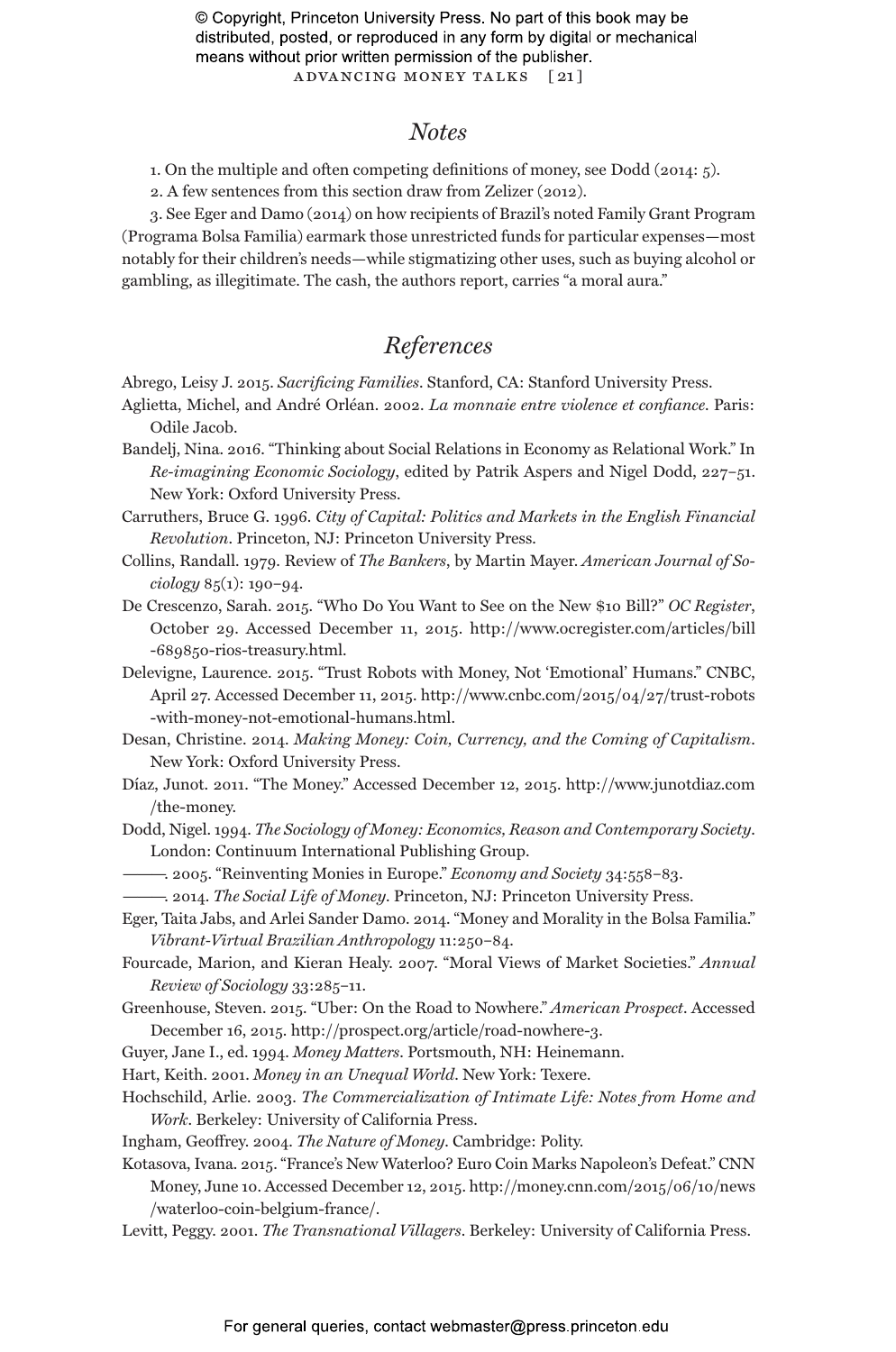© Copyright, Princeton University Press. No part of this book may be distributed, posted, or reproduced in any form by digital or mechanical means without prior written permission of the publisher. [ 22 ] Introduction

- Lew, Jacob J. 2016. "An Open Letter from Secretary Lew." US Treasury Department, April 20. Accessed June 26, 2016. https://medium.com/@USTreasury/an-open-letter-from -secretary-lew-672cfd591d02#.xzski6fek.
- Maurer, Bill. 2015. *How Would You Like to Pay? How Technology Is Changing the Future of Money*. Durham, NC: Duke University Press.
- Mullainathan, Sendhil, and Eldar Shafir. 2013. *Scarcity: Why Having Too Little Means So Much*. New York: Times Books.
- Parreñas, Rhacel Salazar. 2001. *Servants of Globalization*. Stanford, CA: Stanford University Press.
- Parry, Jonathan, and Maurice Bloch, eds. 1989. *Money and the Morality of Exchange*. New York: Cambridge University Press.
- Polillo, Simone. 2013. *Conservatives versus Wildcats: A Sociology of Financial Conflict*. Stanford, CA: Stanford University Press.
- Rogoff, Kenneth S. 2016. *The Curse of Cash*. Princeton, NJ: Princeton University Press.
- Sandel, Michael. 2013. *What Money Can't Buy: The Moral Limits of Markets*. New York: Farrar, Straus and Giroux.
- Shah, Anuj K., Eldar Shafir, and Sendhil Mullainathan. 2015. "Scarcity Frames Value." *Psychological Science* 26:402–12.
- Simmel, Georg. [1900] 2011. *The Philosophy of Money*. Reprint, London: Routledge Classics.
- Smith, Robert. 2006. *Mexican New York: Transnational Worlds of New Immigrants*. Berkeley: University of California Press.
- Soman, Dilip, and HeeKyung Ahn. 2011. "Mental Accounting and Individual Welfare." In *Perspectives on Framing*, edited by G. Keren, 65–92. Hove, UK: Psychology Press.
- Stein, Gertrude. 1936. "Money." *Saturday Evening Post*, July 13.
- Sykes, Jennifer, Katrin Kriz, Kathryn Edin, and Sarah Halpern-Meekin. 2015."Dignity and Dreams: What the Earned Income Tax Credit (EITC) Means to Low-Income Families." *American Sociological Review* 80(2): 243–67.
- Thaler, Richard. 1999. "Mental Accounting Matters." *Journal of Behavioral Decision Making*  $12(3)$ :  $183-206$ .
- ———. 2015. *Misbehaving: The Making of Behavioral Economics*. New York: Penguin.
- Weber, Florence, and Caroline Dufy. 2007. *L'ethnographie économique*. Paris: La Decouverte.
- Wherry, Frederick F. 2016. "Relational Accounting: A Cultural Approach." *American Journal of Cultural Sociology* 4(2): 131–56. doi: 10.1057/ajcs.2016.1.
- Williams, C. K. 1996. "Money." In *The Vigil*. New York: Farrar, Straus and Giroux.
- Zelizer, Viviana A. 1989. "The Social Meaning of Money: 'Special Monies.' " *American Journal of Sociology* 95(2): 342–77.
- ———. [1994] 1997. *The Social Meaning of Money*. Paperback ed. Princeton, NJ: Princeton University Press.
	- ———. 2012. "How I Became a Relational Economic Sociologist and What Does That Mean." *Politics & Society* 40(2): 145–74.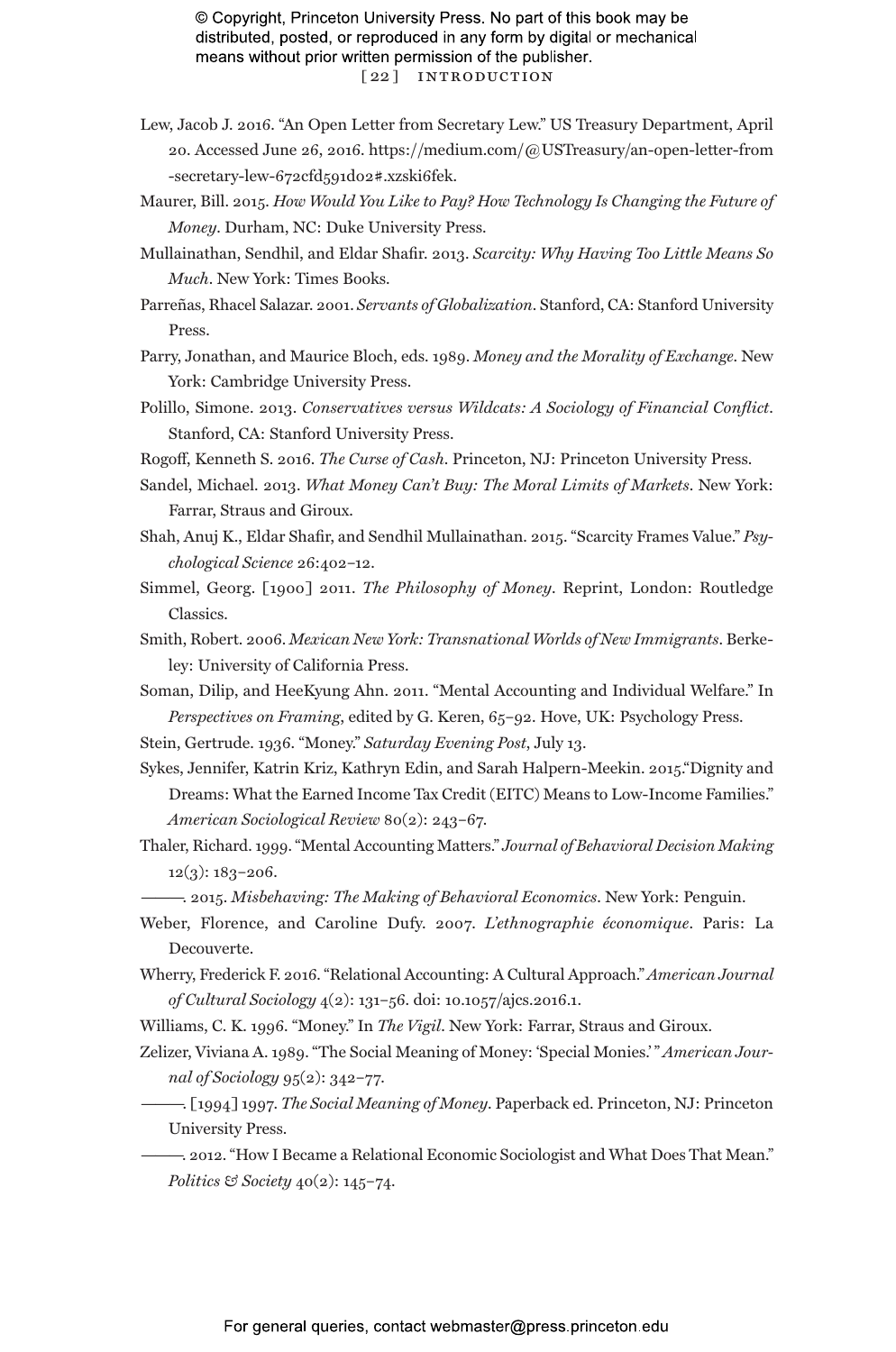© Copyright, Princeton University Press. No part of this book may be distributed, posted, or reproduced in any form by digital or mechanical means without prior written permission of the publisher.

#### Index

Aadhaar, 207 Abolafia, Mitchel Y., 103 accounting: Bitcoin, 219–23; doubleentry, 94, 99–100; earmarking and, 217–19; "fair value" methods, 81–82, 86n10; future growth as basis for present value, practices foregrounding, 98; generalized capitalization, 99–103; industrial money and, 89–90; the organization of industrial production, necessity for, 93–94; relational (*see* relational accounting/earmarking); ritualization of capitalization and, 90, 100; tin can, 33, 218; valuation in crisis and "normal" conditions, 85 action/decision trees, 63–67 Addams, Jane, 61 Adler, Daniel, 40 Aglietta, Michel, 3 Ahn, HeeKyung, 7 Akerlof, George, 58 alienation, feelings of by sperm donors, 17, 173, 179, 181–82 Almeling, Rene, 17–18, 162 Amazon.com, 216 American Express, 216 Anderson, Benedict, 149 antiquity, visions of social life in, 132–34 Apple Pay, 216, 231 Aristotle, 125–26, 133–34 Ashraf, Nava, 33–34, 37n12 Augustine of Hippo, Saint, 134–36 Australia: cashless retail payments in, 202; Indian migration and family relations, 193–94; Indian migration to, 187–88, 190; remittances as one-way flow to India, 188–89; remittances flowing to and from India, 190–93 Awrey, Dan, 86n13

Bagehot, Walter, 150 Bair, Jennifer, 168 Baldassar, Loretta, 187

Bandelj, Nina, 9, 59, 162, 185 Bank of England, 122–25 bargaining theory, 27, 31–33 Baum, Frank, 232 Becker, Gary, 26–27, 29–31, 33, 36n2–3 Beckert, Jens, 90–91, 99, 103, 236 behavioral economics, 27–28, 33–35, 36– 37n11, 75, 228n5 Belarus, 213n5 Belgium, 13, 202 Ben-Shakhar, Gershon, 43 BerkShares, 231 Bettman, James R., 44 bills of credit, 117–21, 123 bimetallic monetary systems, 153 Bitcoin: accounting, the block chain as, 219–23; BTCring as a diamond on the blockchain, 223–25; colored coins in, 226–27; the constitutional approach to money and, 115; diversity of users, lack of, 216; horizontalism of, 240–42; money as money of account and, 217; money laundering and, 226; as new form of payment, 19–20, 231–32; new sociability of, the blockchain and, 204; nonfungibility, the blockchain as providing, 225–27; technology of, 234, 241; as utopian and dystopian, 240–43 Bitcoin Foundation, 242 Bloch, Maurice, 3 Block, Fred, 237 blockchain, the, 204, 219–27. *See also* Bitcoin bodily commodification, 172; commercial surrogates, experiences of (*see* commercial surrogacy); at fertility clinics (*see* fertility clinics) Bohr, Neils, 161 Boisguilbert, Pierre de, 137 Borges, Jorge Luis, 242 Brazil, 21n3, 32 Bretton Woods system, 155–57 Bristol Pound, 237–38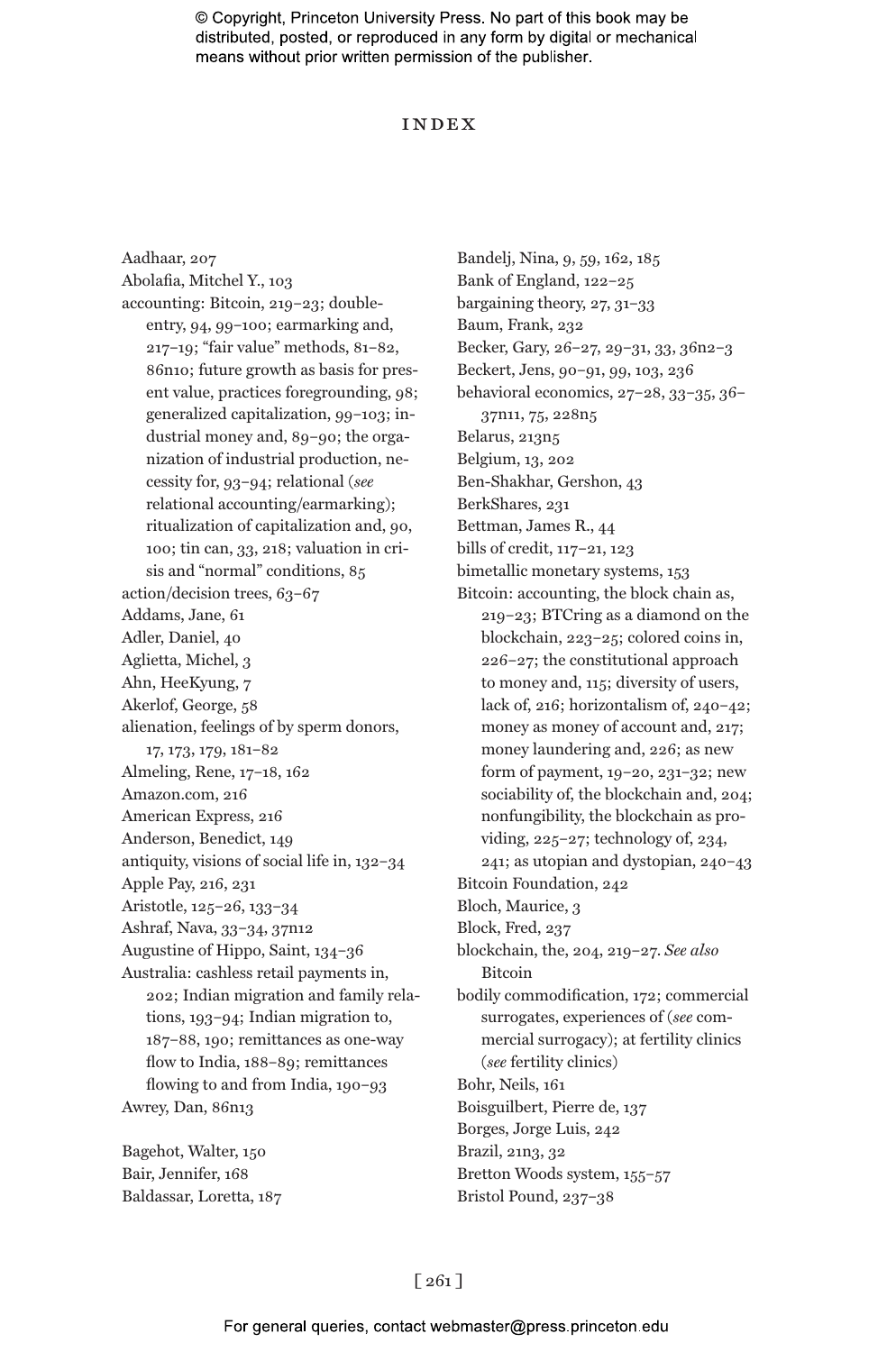© Copyright, Princeton University Press. No part of this book may be distributed, posted, or reproduced in any form by digital or mechanical means without prior written permission of the publisher. [ 262 ] Index

Britain, 150–51. *See also* England; United Kingdom Brixton pound, 231, 237–38 BTCring, 223–26

budgets: earmarking and, 76, 84–85, 89; of formal organizations (*see* nondomestic organizations); of households (*see* households); reasons for/benefits of, 86n5

businesses. *See* nondomestic organizations

business money, 90, 95–99

Canada, 149, 202

- capitalism: corporate development, business money and, 95–99; industrial development, industrial money and, 92– 95; monetary redesign and the logic of, 124; post-Fordist, rise of, 100
- capitalization: business money and, 98; definition of, 100; generalized, 99–103; industrial money and, 94; relationship of money and intimacy, impact on, 104; ritualization of, 90–91, 100; spread and impact of, 91
- Carruthers, Bruce G., 3, 11–12, 91, 94, 100, 102–3
- cash premium, 113, 127n13
- central banks: monetary base, creation of, 122; monopoly note issues by, liberal and nationalist sentiments supporting, 154; Polanyi on, 152
- charitable giving of money: gender, impact of, 46–48; interaction of morals and emotions in, study of, 9, 44–45, 50–51; practical and learned charitable behavior, impact of, 49–50; recipients, impact of moral worth and emotional connection to, 48–49; self-interest, impact of, 45–46; socioeconomic status and, 50
- Charles II (king of England), 123

Cheema, Amar, 34

- Chevalier, Michel, 150
- Chicago School, 26–27
- children's education funds, 7
- China, People's Republic of: bitcoin purchases in, 228n9; national payment card in, 206–7; remittances received in, 186

Civil War, creation of standardized legal tender during, 74 classical political economy, 133, 139, 141 Coase theorem, 40 cognitive science, 10, 66 coin as commodity money, 115–17 Coleman, James, 110 Coleman, Richard P., 218 Collins, Randall, 3, 62, 102 Colonial America: inventing money in, 117–19; supplementary monies in, 120–21 commercial banks, 124–25 commercial logic, 163 commercial surrogacy: emotional labor associated with, 166–67, 169; feeling rules associated with, 165–67, 169; legality and cost of, 163; procedures and rules at the Ashanksha clinic, 163–65; win-win paradigm and, 165, 167–69 conditional cash transfers, 28 constitutional approach to money, 110–12; design decisions, implications of money as the product of, 126; design elements in the development of Anglo-American currency, 116–21; engineering of money, functions/practices and the, 112–15; explanations enabled by, 114–15; monetary redesign and the creation of modern finance, 121–25; money as a variable across historical periods, 125–26 consumer choice theory, 141 credit: earmarking of, 11, 77–80; household finance and, 76; securitization, impact of, 79–80 credit cards. *See* plastic money credit ratings, 83–84 crowdfunding, 231 Cryder, Cynthia E., 43 cryptocurrency, 219–20, 243 currency redesign, 13. *See also* constitutional approach to money

Dante Alighieri, 125 Davanzati, Bernardo, 125 Davis, Gerald F., 101 Deaton, Angus, 44 debt, 233. *See also* credit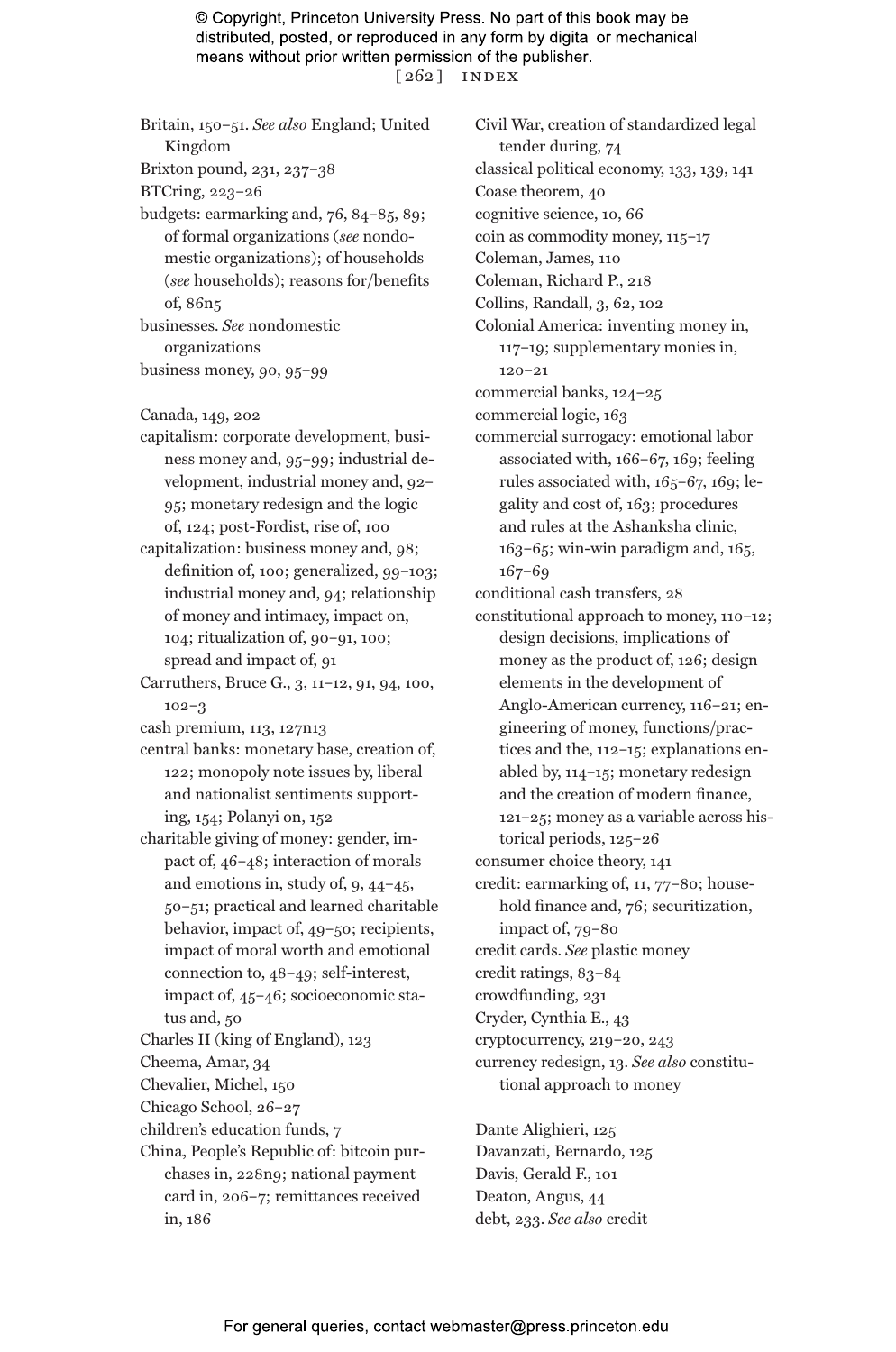© Copyright, Princeton University Press. No part of this book may be distributed, posted, or reproduced in any form by digital or mechanical means without prior written permission of the publisher. Index [ 263 ]

De Cecco, Marcello, 154 Denmark, 212n5 derivatives: Black-Scholes option pricing model and, 81; growth of market for, 76, 80; trading, development of markets for, 80–81 Desan, Christine, 3, 12, 14, 18, 142n18, 146, 220, 242 diamonds, the Bitcoin blockchain and, 224–25 Díaz, Junot, 8–9 digital money/transactions: new sociability of money and, 203–4; proliferation of payment technologies, 215–17. *See also* Bitcoin; plastic money diminishing marginal utility of wealth, 140 discounting,  $41, 101-3$ distributed ledger, 221–23, 225–26. *See also* Bitcoin Divakaruni, Chitra Bannerjee, 193 Dodd, Nigel, 3, 18–20, 202–4 Dogecoin, 243, 245n12 Domat, Jean, 137 Dore, Ronald, 99 Douthwaite, Richard, 236 Downing, George, 123 Dupas, Pascaline, 35 Durkheim, Emile, 86n2 dystopia, 236–37, 243

earmarking: accounting and, 217–19; budgets and, 76, 84–85, 89; business transactions and, 90; of collateral, 83; of credit, 11, 77–80; etymology of the term, 74; examples of, 28–29, 110; fungibility assumptions and, 27, 74; mental accounts and, 33–35; optimization and, analyses of household choice based on, 29–31; plastic money and, 209; relational, 6–9 (*see also* relational accounting/earmarking) Earned Income Tax Credit (EITC), 7–8,

41 Echo. *See* Economy of Hours economics/economic theory: diminishing marginal utility of wealth, classical utilitarianism *vs.* twentieth-century orthodoxy regarding, 139–41; fungibility assumptions, Zelizer's challenge to,

25–31 (*see also* fungibility); money, assumptions regarding, 111; society as a commodity market, vision of (*see* market mirage) Economy of Hours (Echo), 238 Edin, Kathryn, 4 El Salvador, 186 embedded liberalism, 100, 156 emotional labor/emotion work, 162, 166– 67, 169, 182 emotions: in charitable giving, interaction of morals and, 9, 44–51; money and, interface/intersection between, 161– 63, 185; money decisions and, 43–44; money valuations and, 40–41; morals and, monetary differentiation based on, 39; remittances and, 185 (*see also* transnational money) England: designing money in medieval, 116–17; monetary redesign and the creation of modern finance, 121–25; supplementary monies in medieval, 120. *See also* Britain; United Kingdom Espeland, Wendy Nelson, 94, 98, 100 estrangement, 167, 169 euro/eurozone, 13–14, 238–39 experimental philosophy, 10, 66

family finances: joint and separate bank accounts, 184; plastic money and, 209–12; transnational flows of money as, 185–87 (*see also* remittances). *See also* households feeling rules, 161–62, 165–67, 169

Ferber, Marianne, 36n3

fertility clinics: bodily production, feelings about, 179–81; earning and spending by donors, 174–75; growing use of, 171; motivations of donors, 173–74; organizational framing at, gendered experiences of, 171–73, 178– 79, 182–83; perceptions of donations by donors, gendered experiences and, 175–79 fiduciary coins, 153

finance, world of. *See* nondomestic organizations financial crisis of 2008, 82, 232–34

financial derivatives. *See* derivatives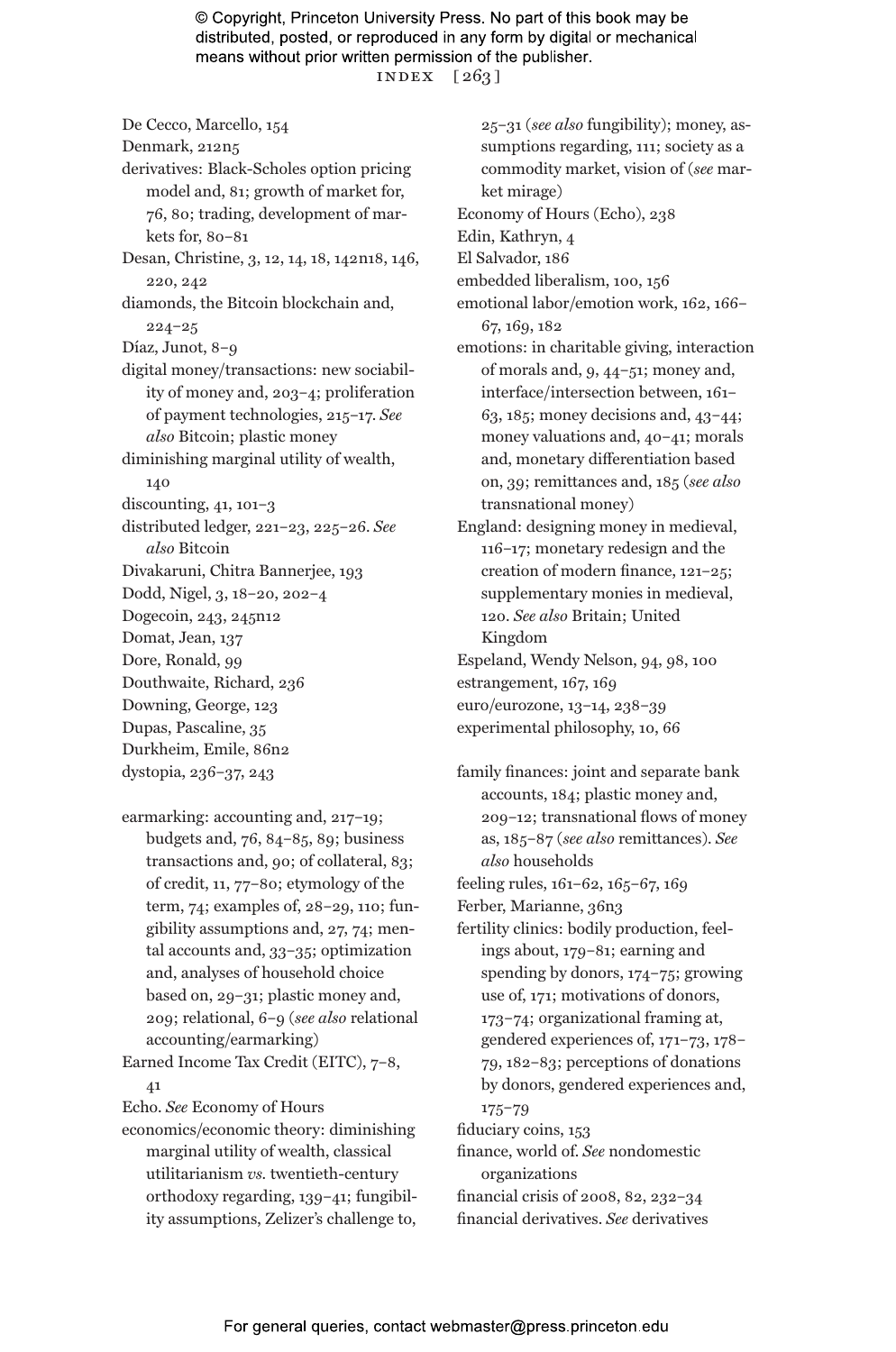#### © Copyright, Princeton University Press. No part of this book may be distributed, posted, or reproduced in any form by digital or mechanical means without prior written permission of the publisher. [ 264 ] Index

- financialization, 75–76, 80, 84, 89–90 Finley, Moses, 141n1
- fiscal value, 113, 116
- formal organizations. *See* nondomestic organizations
- 
- Foucault, Michel, 142n14 Fourcade, Marion, 16
- framing: cultural, 76; interpretive, 90,
- 100, 102; in mental accounting, 40; organizational, 171–73, 178–79, 182
- France, 13, 202
- Francis (pope), 235
- Frank, Thomas, 236
- Franklin, Benjamin, 109, 126
- free minting, 120
- Friedman, Milton, 36n10
- fungibility: bargaining theory as a departure from, 27, 31–33; challenges to, explanations of, 5–9; economists' justifications for assuming, 26–27; exceptional situations, argument that nonfungibility is limited to, 10–11; mental accounts as a departure from, 33–35; Zelizer's critique of, 25–26, 110, 202 (*see also* Zelizer, Viviana)

Galbraith, John Kenneth, 233

gender: bias among Bitcoin users, 241; charitable giving and, 46–48; organizational framing at fertility clinics and (*see* fertility clinics); remittances and, 185–86 Germany, 213n5 Gesell, Silvio, 236 Ghosh, Aditya, 167 Giddens, Anthony, 101, 110 global commodity chains, 168 gold standard, the, 150–54 Grameen Bank, 32, 35 Greece, 233 Grewal, David Singh, 12, 14–15, 18, 127– 28n26, 146 Guseva, Alya, 19, 231 Guyer, Jane, 3

Habermas, Jürgen, 110 Haiti, 186 Halpern-Meekin, Sarah, 4, 30 Hamilton, Alexander, 13 Handel, Gerald, 218

happiness, money and, 44 Harlé, Katia M., 43 Hart, Keith, 3, 201–3 Healy, Kieran, 16 Helleiner, Eric, 12, 14–15, 18 Hinder, Heidi, 240 Hirsch, Paul M., 98 Hirschman, Albert, 128n27, 142n12 Hobbes, Thomas, 138 Hochschild, Arlie R., 3, 17–18 *Homo economicus,* 136 horizontalism, 240–42 households: bargaining theory as a departure from fungibility, 31–33; earmarks *vs.* optimization in analyzing, 29–31; examples of earmarking from the US Financial Diaries project, 28–29; financial system, engagement with, 75– 76; fungibility in, Zelizer's critique of, 25–26; neoclassical analyses, assumption of fungibility underlying, 26–27. *See also* family finances "hug and pay," 240

Hume, David, 137–38

IBRD. *See* International Bank for Reconstruction and Development India: commercial surrogacy in, 163; migrants to Australia, 187–88, 190; migrants to Australia, family relations and, 193–94; national payment card in, 207; remittances flowing to and from Australia, 190–93; remittances received from Australia, 188–89; remittances received in, 186; saving by laborers, study of, 34 industrial money, 96, 98–99; accounting practices and, 89–90; rise of the modern business corporation and, 92–95 Ingham, Geoffrey, 3, 217, 226–27 International Bank for Reconstruction and Development (IBRD), 155–56 International Monetary Fund, 156 international monetary regimes: Bretton Woods system, 155–57; the gold standard, 150–54 International Swaps and Derivatives Association (ISDA), 82–83 invisible hand, 15, 133, 136, 138 Italy, 149, 187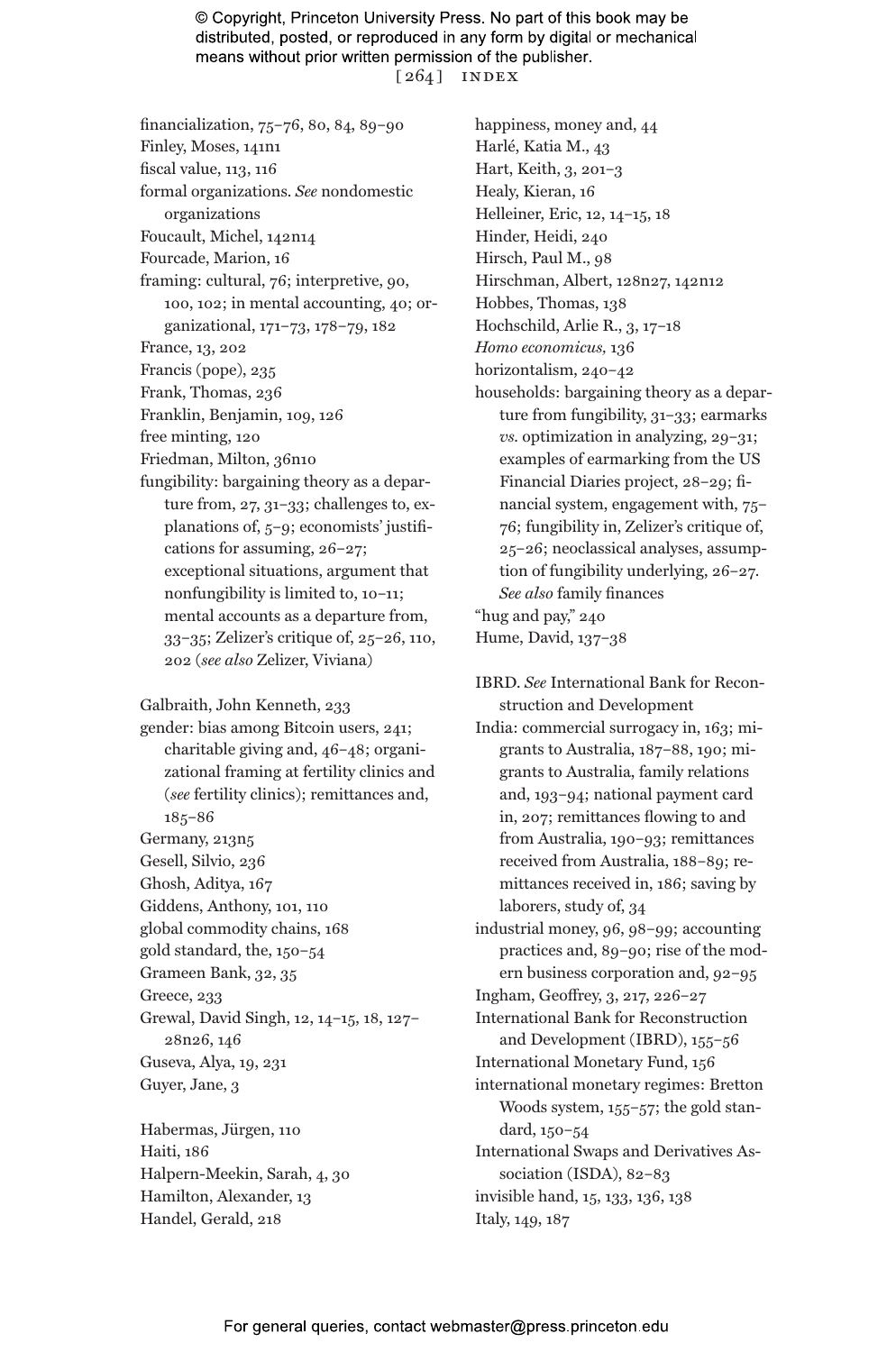© Copyright, Princeton University Press. No part of this book may be distributed, posted, or reproduced in any form by digital or mechanical means without prior written permission of the publisher. Index [ 265 ]

Jackson, Andrew, 13 Jansenists, 14–15, 128n26, 134–38 Jansenius, Cornelius, 134

Kahneman, Daniel, 1, 40, 44 Karlan, Dean, 33–34, 37n12 Karpeles, Mark, 228n8 Kay, John, 236 Kemp, Leanne, 225 Kenya, 35 Keynes, John Maynard, 97, 220 Kilduff, Martin, 103 Knetsch, Jack L., 40 Knobe, Joshua, 64–65 Kriz, Katrin, 4 Kurke, Leslie, 141n2

laissez-faire, 137, 142n14 land banks, 121 Langley, Paul, 102 Lerner, Jennifer S., 43 Lévi-Strauss, Claude, 62 Lew, Jacob, 13 Leyshon, A., 91 Liberia, 186 libertarianism, 221 life stage: person's, 185, 187; transitions, 57–59, 61–62, 66 Litecoin, 243, 245n12 local currencies, 237–38, 245n5 Locke, John, 242 Loewenstein, George, 40, 43 Louis XIV (king of France), 137

MacKenzie, Donald, 81 macro-social meaning of money, the, 145– 46, 157; Bretton Woods, the social meaning of, 155–57; international monetary organization: from world monetary union to international gold standard, 150–52; nationalism and the gold standard, 152–54; nationalist values and the building of territorial currencies, 147–49; political science literature focused on, 146–47 Mainwaring, Scott, 215 Malaysia, 186 Mandeville, Bernard de, 136 market mirage: consumer choice theory and, 141; institutionalizing the, 137–

tion and, 138–39; theological origins of, 134–37; twentieth-century economic orthodoxy distinguished from classical political economy regarding, 139–41; visions of society prior to, 132–34; Zelizer's reference to, 131–32 Marx, Karl: Aristotle, reading of, 133; Boisguilbert as founder of French political economy, identification of, 137; on the gold standard, 151; money, mixed description of, 235; on money as impersonal instrument commodifying society, 25, 145, 152; nationality, dismissal of significance of, 154 MasterCard, 205–6 Masters, Blythe, 222, 227 Mather, Cotton, 119 Maurer, Bill, 3, 19–20, 202, 240 McCoy, Kevin, 228n10 medical market, 182 medium of exchange, money as, 35, 112– 13, 131, 146; anonymous, 5; efficiency of, 13; impersonal/neutral, 1, 3, 5, 217 Meier, Stephan, 41 mental accounting: cheating by users of, 218; earmarking and, 7–8, 33–35, 58– 59; fungibility, as violation of, 75; fungibility and, 5–6, 39, 75; money valuations and, 40–41; relational accounting and, 59 Merkel, Angela, 239 Merton, Robert K., 62 Mexico, 32, 35, 186, 196n7 Mill, John Stuart, 150 Millo, Yuval, 81 MintTheCoin, 243 mode of payment, 114–15 monetary differentiation: derivatives and the challenges of monetary valuation, 80–84; earmarking as (*see* earmarking; relational accounting/earmarking); within households (*see* family finances; households); within nondomestic organizations (*see* nondomestic organizations) monetary governance, 113, 220, 232–33, 242 monetary utopianism, 234–40, 244

39; as a radical ideal, 139; state ac-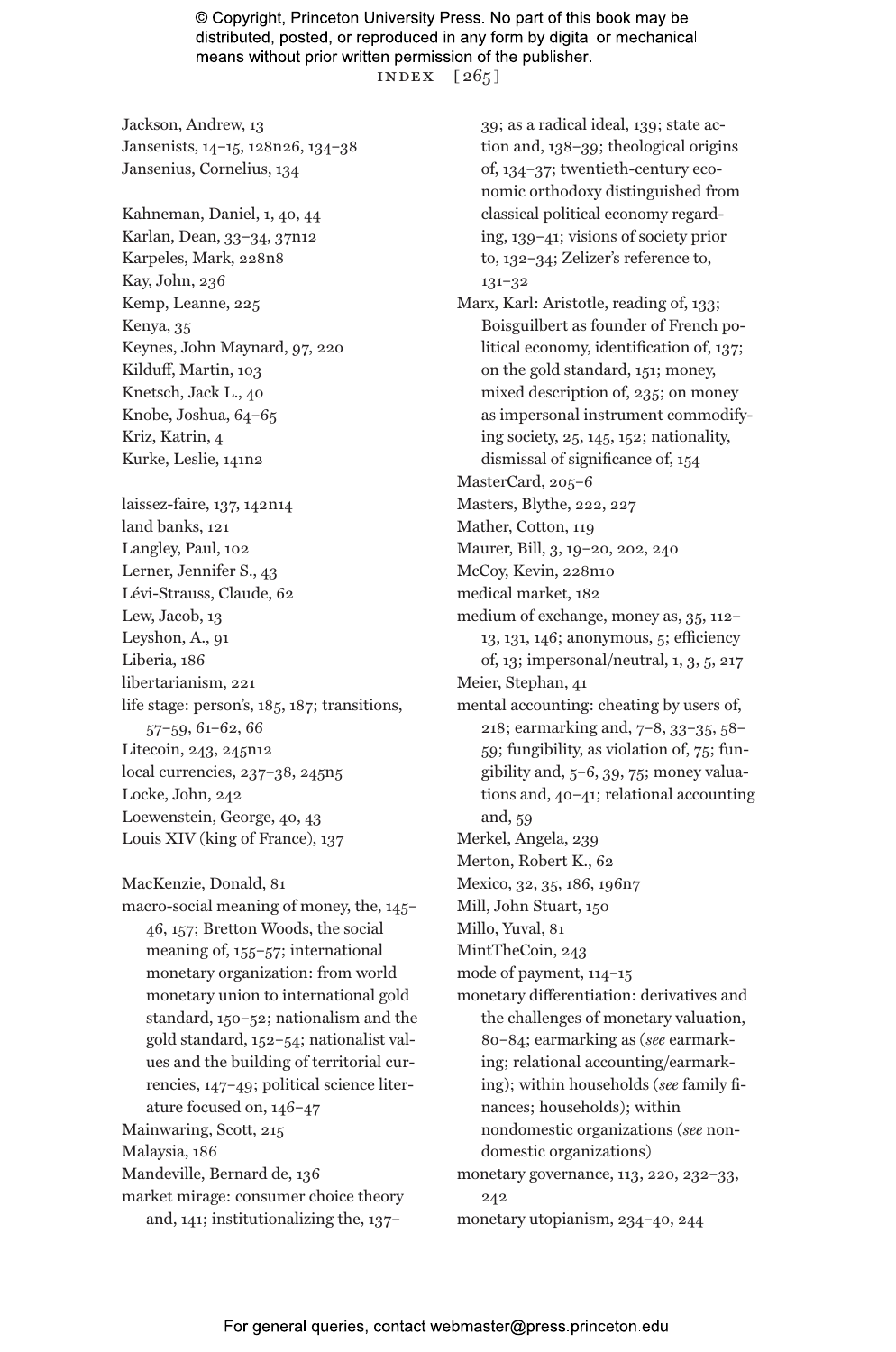© Copyright, Princeton University Press. No part of this book may be distributed, posted, or reproduced in any form by digital or mechanical means without prior written permission of the publisher. [ 266 ] Index

money: alternatives to/forms of, 19–20, 231–32, 234–40, 245n12 (*see also* payment systems); bullion, delivered as, 230–31; business, 90, 95–99; cash, anonymity of, 74; cash and alternative forms of, contrast between, 202–3; charitable giving of (*see* charitable giving of money); classical and contemporary views of, 201–2; commercial banks and, 124–25; constitutional approach to (*see* constitutional approach to money); currency redesign, controversies over, 13; emotion and (*see* emotion); gendered meanings of, 183 (*see also* fertility clinics); "high-powered," 122, 125, 127n18; historical creation of, 12–15; industrial, 89–90, 92–95, 96, 98–99; internal design of (*see* constitutional approach to money); medium of care as, 187, 193, 195; medium of control as, 185; mobile, 2, 204, 212n4, 215–16, 228n516; moral impact of, 15– 18; plastic (*see* plastic money); political objectives and the organization of, 146–47; scholarly perspectives on, Zelizer's work and, 73–76; simple economic accounts of, origin of (*see* market mirage); the social life of, 232–34, 244; time and (*see* time); transnational (*see* remittances); as "unit of account" (*see* unit of account) money laundering, 226

monopoly note issue, 154

moral binary, 64

morals and morality: in charitable giving, interaction of emotions and, 9, 44–51; differentiating money based on, 41–42; emotions and, monetary differentiation based on, 39; money and, 15–18; money valuations and, 41, 57; relational accounting and, 63–67 Morduch, Jonathan, 9, 39, 58 More, Thomas, 235 Morgenthau, Henry, 155–57 m-pesa, 2, 76 Mullainathan, Sendhil, 6

Nakamoto, Satoshi, 219 Napoleon Bonaparte, 137–38 Napoleonic Code, 137–38

nationalism: the gold standard and, 152– 54; monetary initiatives in the US and, 148–49; the world monetary union initiative and, 150–51 Nelson, Julie, 36n3 Nepal, 186 Netherlands, the, 202 Neumayer, Sebastian, 223–25 New Economics Foundation, 232 Nicole, Pierre, 136–37, 142n13 Nietzsche, Friedrich, 235, 244 Nigeria, 186 Nitzan, Jonathan, 100 nondomestic organizations: businesses, the rise of business money and, 95–99; credit and debt in the world of, earmarking applied to,  $77-80$ ; derivatives, constraints on monetary valuation of, 80–84; extension of Zelizer's agenda to, 75–76, 89; generalized capitalization and, 99–103; historically constructed categories of money and, 89–92, 103– 4; industrial corporations, the rise of industrial money and, 92–95; monetary differentiation rendering money nonfungible within, 11–12, 76, 84–85 Norway, 213n5 Nussbaum, Martha, 172

National Banking Act of 1863, 74

*oikonomia*, 133

optimization, 26–27, 30–31, 33

organizational framing, 172. *See also* fertility clinics organizations, nondomestic. *See* nondomestic organizations

Orléans, André, 3

Owens, Lindsay A., 47

Pande, Amrita, 165–68 Parry, Jonathan, 3 Parsons, Talcott, 36n2, 110 Patel, Nayna, 163-68 Patterson, Donald J., 228n9 payment systems: new developments in, 231–32; proliferation of, 215–17; utopianism in, 240 PayPal, 231 peer-to-peer lending, 231, 238 Perrow, Charles, 95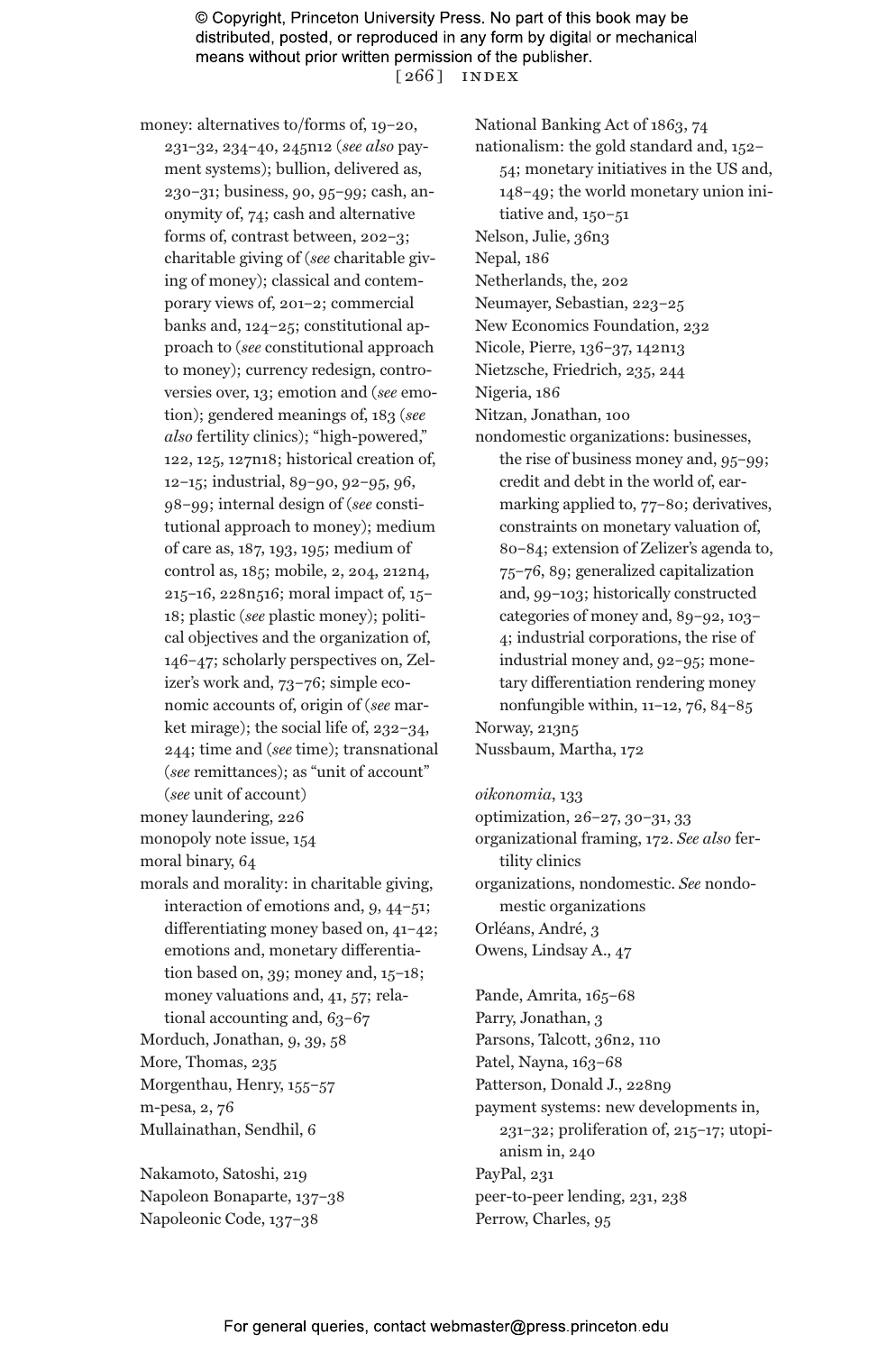© Copyright, Princeton University Press. No part of this book may be distributed, posted, or reproduced in any form by digital or mechanical means without prior written permission of the publisher. Index [ 267 ]

Philippines, the, 186

Pixley, Jocelyn, 244n5

plastic money, 202–3; enhanced traceability and governability from, 205–7; fraud detection, 208; as household money, implications of, 209–12; meaning-making from the data generated by, 207–8; new sociability of money and, 203–4, 212

platinum coin, one-trillion-dollar, 243–44

- Plato, 235–36
- Polanyi, Karl, 15, 146, 151–54, 156 Polillo, Simone, 11–12, 87n17
- political authority: creation of money and, 113–15; land banking in Colonial America and, 121; monetary redesign in England and, 121–25; money and electoral politics in Colonial America, 119; money and sovereignty in medieval England, 116–17. *See also* state, the Portalis, Jean-Etienne-Marie, 137 Positive Money campaign, 232

privacy, 208, 212

prospect theory, 40

Proudhon, Pierre-Joseph, 236

quantitative easing, 232, 239, 245n6 Quesnay, François, 137 Quoidbach, Jordi, 44

Rainwater, Lee, 218

Rand, Ayn, 236

relational accounting/earmarking: accounting based on fungibility, as alternative to, 67–68; a child's "college fund" as example of, 7; earmarking as relational work, 6–7; the Earned Income Tax Credit treated as, 7–8; mental accounting, as counterpoint to, 59; moral dimensions of social life, applicability to, 63–67; relationship expectations, use in managing different types of,  $57-58$ ; remittances as,  $8-9$ ; temporal dimensions of social life, applicability to, 59–63

relational work, 6–7, 10, 19, 59, 96, 193 remittances, 168; economic significance of, 186; emotions/relationships and, 185; as family money, 185–87; family

relations and, strains in, 193–94; meanings and value of, blending of family and economic transactions shapes, 194–96; as one-way flow from 1970s to 1990s, 188–89; special meaning of, 8–9; as two-way flow from the 1990s onward, 190–93 reproduction, assisted. *See* commercial surrogacy; fertility clinics revealed preferences, 140–41 Rick, Scott I., 43 Rios, Rosie, 13 ritual: capitalization and, 90–91; definition of, 90; spending on,  $59-63$ Robbins, Lionel, 140 Robinson, Jonathan, 35 Rogoff, Kenneth, 2 Rona-Tas, Akos, 19, 231 Roosevelt, Franklin, 155–56 Roy, William, 95 Ruggie, John, 156 RuPay, 205, 207 Ruskin, John, 236, 238 Russia, 205–6, 209–10

- Sallust (Gaius Sallustius Crispus), 135 Samuelson, Paul, 140–41 Sandel, Michael, 15, 235 Sanfey, Alan G., 43, 51 Saussure, Ferdinand de, 86n2 Scheper-Hughes, Nancy, 166 Schmidt, Leigh Eric, 62 Schneider, Rachel, 28 Schumpeter, Joseph, 99 securitization, 79–80, 83–84 self-interest: "providential" character of enlightened, 127–28n26, 135–37; shifting attitudes regarding, 123–24 Sen, Amartya, 36n7 Shafir, Eldar, 6 Simmel, Georg: anonymity of money as
- essential for individual freedom, 201, 208; "claim upon society," money as, 233; colorlessness of money rendering amount the only concern, 125–26; heuristic approach to money by, 236; money, mixed description of, 235; on money as impersonal instrument commodifying society, 25, 109–10, 145, 152 Singh, Supriya, 17–19, 162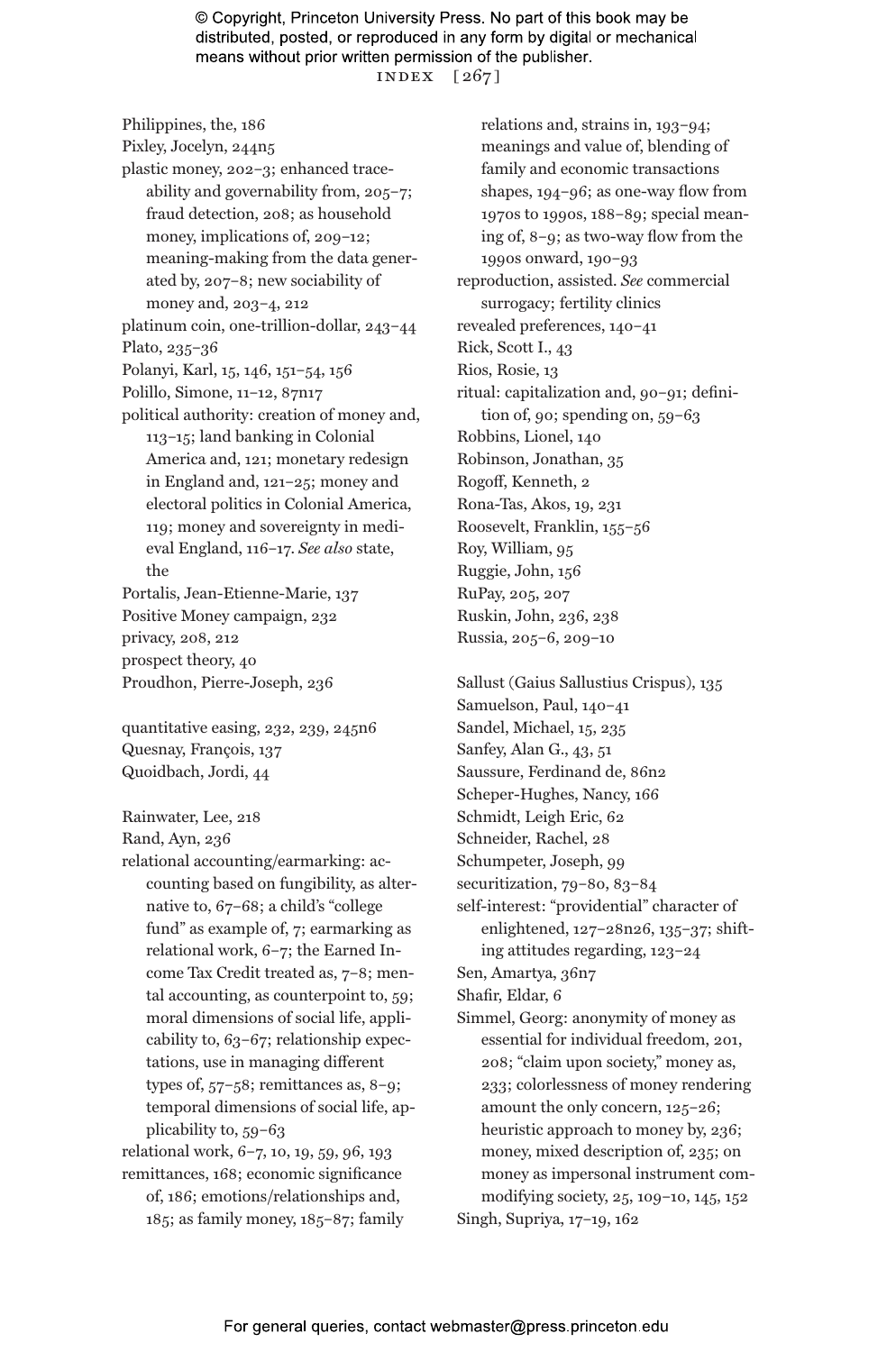© Copyright, Princeton University Press. No part of this book may be distributed, posted, or reproduced in any form by digital or mechanical means without prior written permission of the publisher. [ 268 ] Index

Skidelsky, Edward, 235 Skidelsky, Robert, 235 Small, Deborah A., 43 Smith, Adam: anonymous market exchanges envisioned by, 93; coin out of full-weight metal, restriction of mony by, 117; French *économistes,* borrowing from, 137; "invisible hand," account of, 133, 136–37; virtue of the market, homogenizing element as, 139 social credit system, 206 *Social Meaning of Money, The* (Zelizer): fungibility, critique of, 25–26; as major contribution, 3, 145, 157; theoretical contribution in, reviews of, 73–76 socioeconomic class, mental accounting and, 6 Soman, Dilip, 7, 34 Sombart, Werner, 99 Somers, Margaret, 237 special investment vehicles (SIVs), 79 Spice, 238 Sprenger, Charles D., 41 Spufford, Peter, 109 state, the: digital payment data, surveillance and, 205–7; market mirage, emergence of the modern and, 138–39. *See also* political authority Stein, Gertrude, 1 Stellar, Jennifer E., 42 Stigler, George, 26, 36n3 Stinchcombe, Arthur L., 91 Sumerian temples, 119 surveillance, 19, 96, 203–4, 206–7, 210, 212 Sweden, 202 Sykes, Jennifer, 4, 7–8 Tajikistan, 186 taxes, 113 tax evasion, 205–6, 216 TechCrunch, 225 territorial currencies, 15, 145–49 Thaler, Richard, 1, 5–7, 40, 58 Thomas, Duncan, 32

Thomas, William, 61 Thrift, Nigel, 91 time: capitalization and, 100; money and, 89–90, 92, 97; relational accounting

and, 59–63; value of money and, 127n8 tin can accounting, 33, 218 tithing, 28–29 transnational money: as family money, 185–86; meanings and value of, 184– 85, 194–96. *See also* remittances Treasury, US, 13 Tubman, Harriet, 13 Turgot, Anne Robert Jacques, 137 Tversky, Amos, 1, 40 Uber, 11 Ulbricht, Ross, 228n8 UnionPay, 205–7

United Kingdom, 202. *See also* Britain; England United States: cashless retail payments

in, 202; territorial currencies, nationalist values and the building of, 147– 49 unit of account: Bitcoin and money as,

217, 226–27; creation of in medieval England and Colonial America, 116– 20; money as, 112–13, 217; redesign of in England, production of the modern world and, 121–25 utopia/utopianism, 236–37

Vaihinger, Hans, 236 Van Gennep, Arnold, 62 Veblen, Thorstein, 89–90, 92–97, 99–101 Venmo, 19, 216 Visa, 205–6

Walras, Leon, 31 Weber, Max, 93, 99, 201, 235–36 Weiner, Annette, 228n11 Wherry, Frederick, 10, 36n4, 86n8 White, Harrison, 93 White, Harry Dexter, 155 Willer, Robb, 42, 47 Williams, C. K., 16 Wimer, Christopher, 47 *Wizard of Oz, The* (Baum), 232 Wood, Stacy L., 44 world monetary union initiative, 150–51 Wray, Randall, 217 Wright, Erik Olin, 244n5